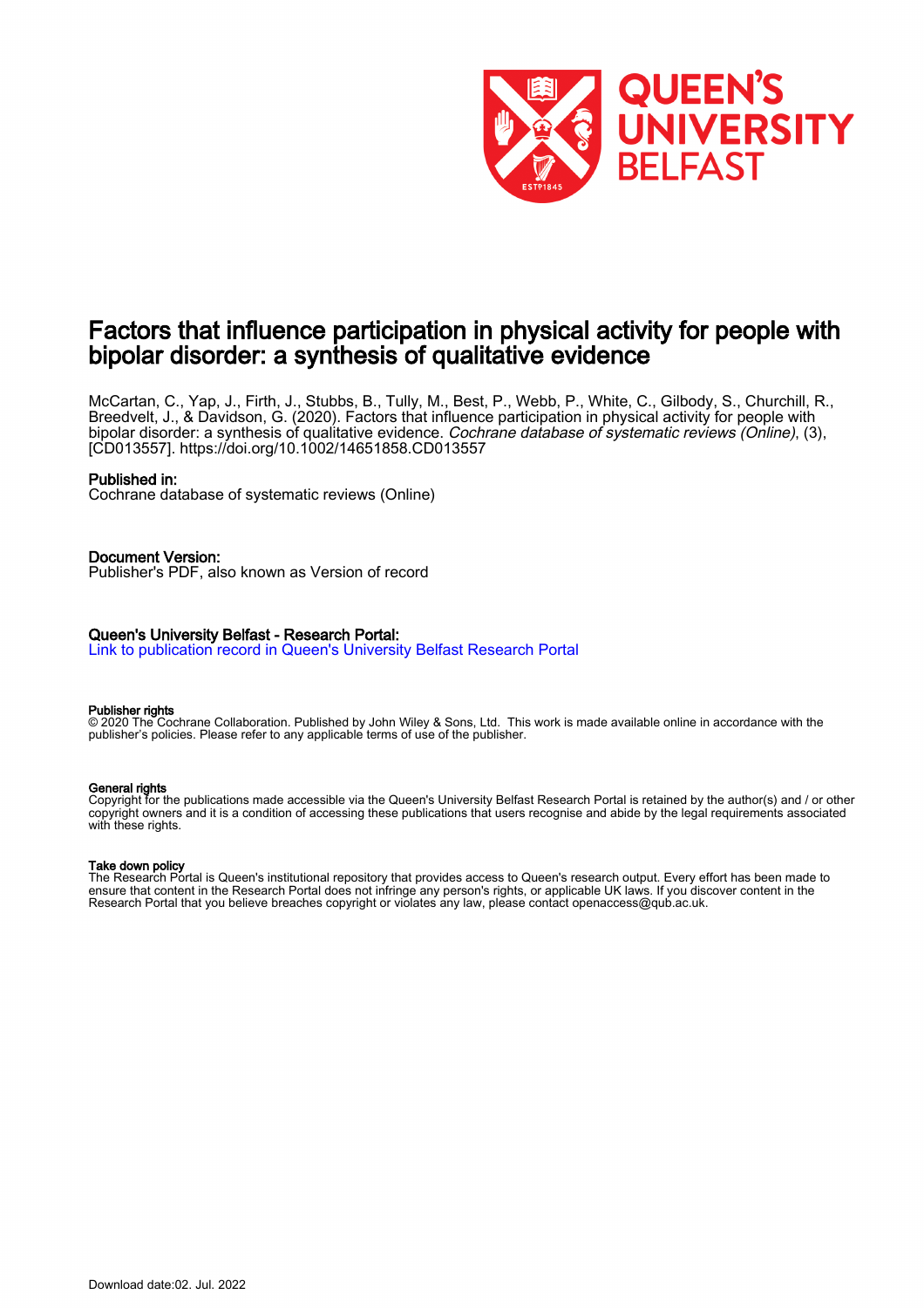

**Cochrane** Database of Systematic Reviews

# **Factors that influence participation in physical activity for people with bipolar disorder: a synthesis of qualitative evidence (Protocol)**

McCartan CJ, Yap J, Firth J, Stubbs B, Tully MA, Best P, Webb P, White C, Gilbody S, Churchill R, Breedvelt JJF, Davidson G

McCartan CJ, Yap J, Firth J, Stubbs B, Tully MA, Best P, Webb P, White C, Gilbody S, Churchill R, Breedvelt JJF, Davidson G. Factors that influence participation in physical activity for people with bipolar disorder: a synthesis of qualitative evidence. *Cochrane Database of Systematic Reviews* 2020, Issue 3. Art. No.: CD013557. DOI: [10.1002/14651858.CD013557](https://doi.org/10.1002%2F14651858.CD013557).

# **[www.cochranelibrary.com](https://www.cochranelibrary.com)**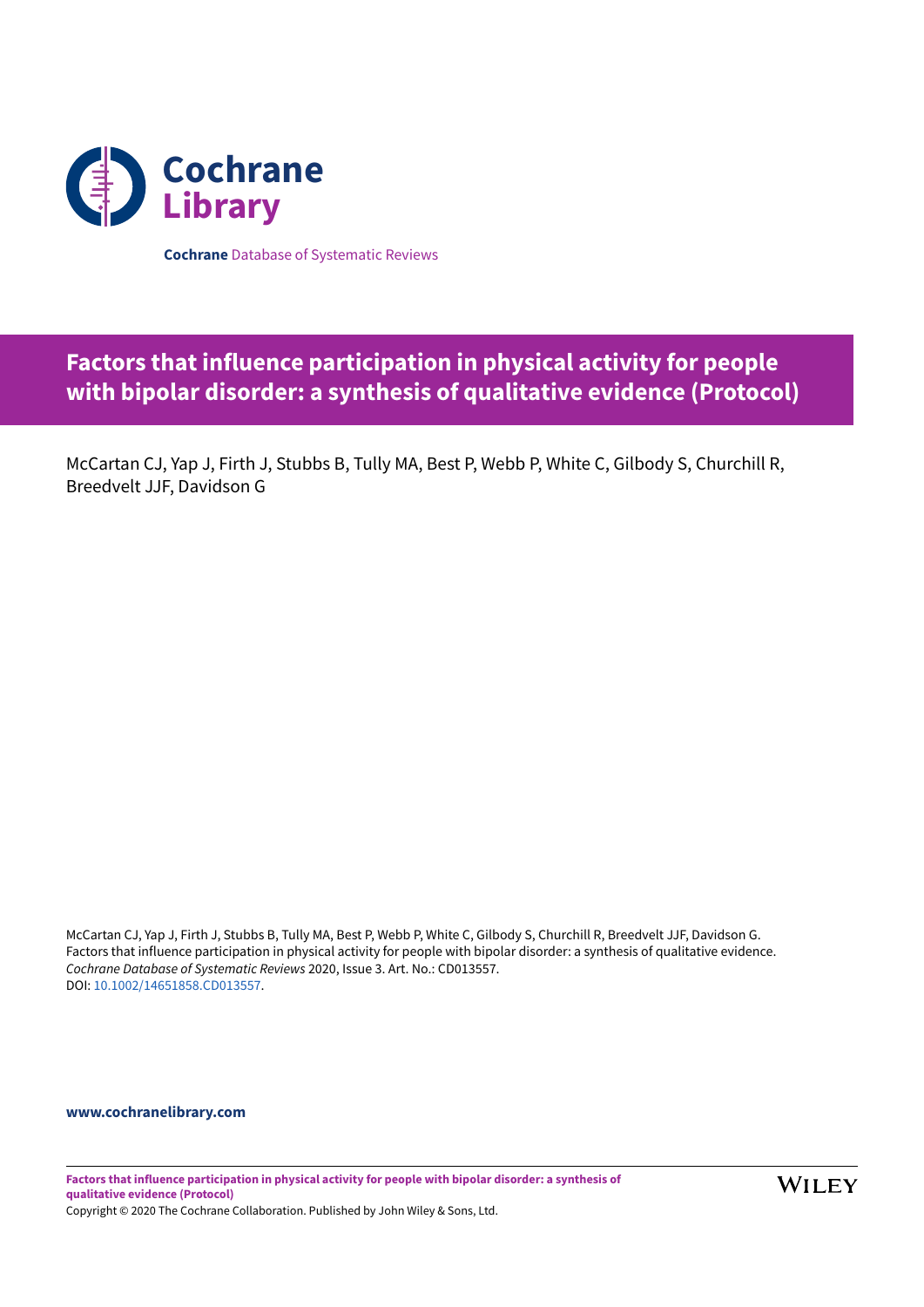

Trusted evidence.<br>Informed decisions.<br>Better health.

# **TABLE OF CONTENTS**

| ABSTRACT           |    |
|--------------------|----|
| BACKGROUND         |    |
| Figure 1.          | 5  |
| <b>OBJECTIVES</b>  | 6  |
| METHODS            | 6  |
|                    | 10 |
|                    | 11 |
|                    | 18 |
|                    | 21 |
|                    | 21 |
| SOURCES OF SUPPORT | 22 |
|                    |    |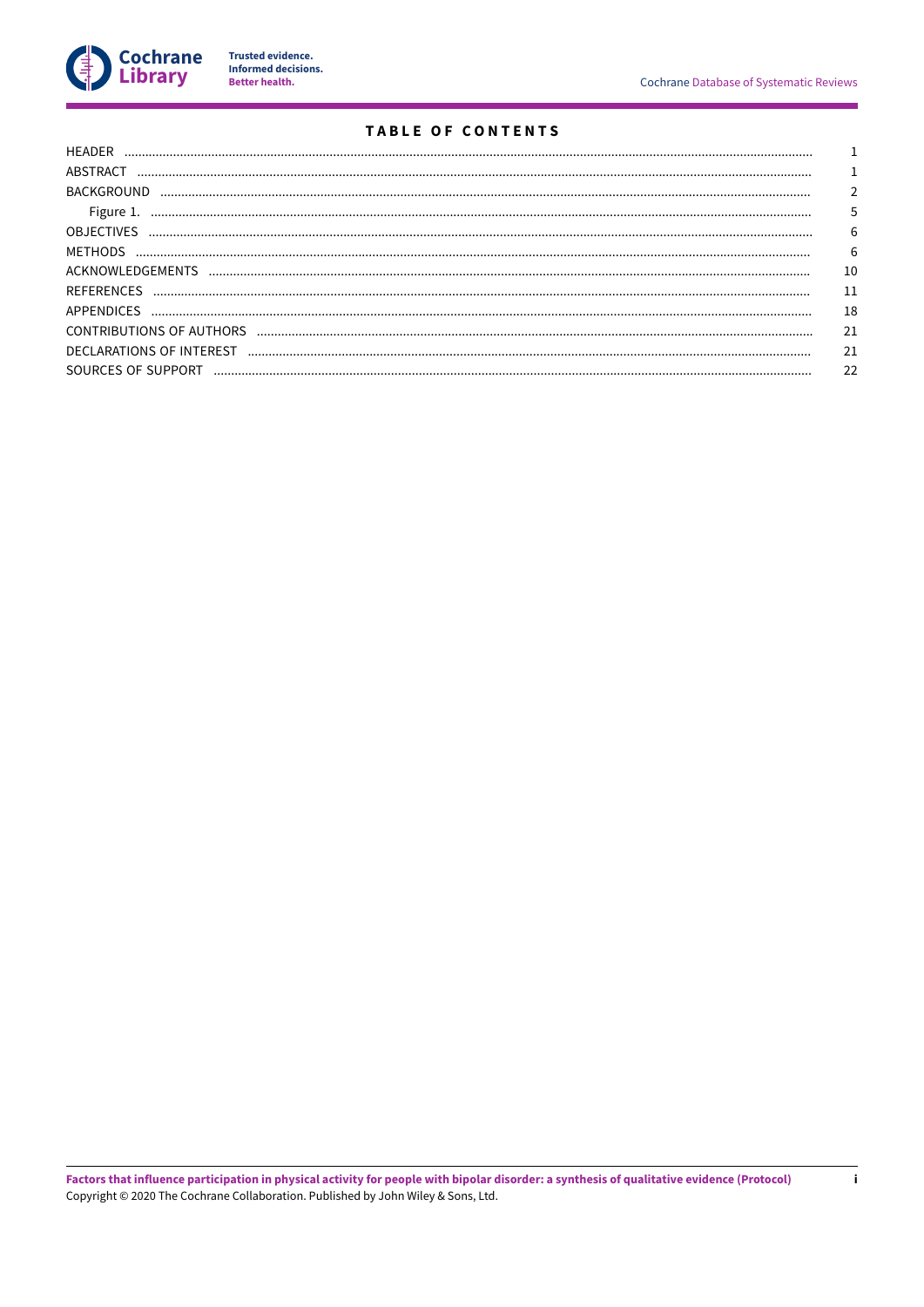# <span id="page-3-0"></span>**[Qualitative Protocol]**

# **Factors that influence participation in physical activity for people with bipolar disorder: a synthesis of qualitative evidence**

Claire J McCartan $^1$ , Jade Yap $^2$ , Joseph Firth $^3$ , Brendon Stubbs $^4$ , Mark A Tully $^5$ , Paul Best $^1$ , Paul Webb $^6$ , Chris White $^7$ , Simon Gilbody $^8$ , Rachel Churchill<sup>9,10</sup>, Josefien JF Breedvelt<sup>2</sup>, Gavin Davidson<sup>1</sup>

1Centre for Evidence & Social Innovation, School of Social Sciences, Education & Social Work, Queen's University Belfast, Belfast, UK. <sup>2</sup>Mental Health Foundation, London, UK. <sup>3</sup>Division of Psychology & Mental Health, University of Manchester, Manchester, UK. <sup>4</sup>Institute of Psychiatry, Psychology and Neuroscience, Kings College London, London, UK. <sup>5</sup>Institute of Mental Health Sciences, School of Health Sciences, Ulster University, Newtownabbey, UK. <sup>6</sup>Praxis Care, Belfast, UK. <sup>7</sup>Mental Health Foundation, Glasgow, UK. <sup>8</sup>Mental Health and Addiction Research Group, Department of Health Sciences, University of York, York, UK. 9Centre for Reviews and Dissemination, University of York, York, UK. <sup>10</sup>Cochrane Common Mental Disorders, University of York, York, UK

**Contact address:** Claire J McCartan, Centre for Evidence & Social Innovation, School of Social Sciences, Education & Social Work, Queen's University Belfast, 6 College Park, Belfast, Northern Ireland, BT7 1LP, UK. [c.j.mccartan@qub.ac.uk](mailto:c.j.mccartan@qub.ac.uk).

**Editorial group:** Cochrane Common Mental Disorders Group. **Publication status and date:** New, published in Issue 3, 2020.

**Citation:** McCartan CJ, Yap J, Firth J, Stubbs B, Tully MA, Best P, Webb P, White C, Gilbody S, Churchill R, Breedvelt JJF, Davidson G. Factors that influence participation in physical activity for people with bipolar disorder: a synthesis of qualitative evidence. *Cochrane Database of Systematic Reviews* 2020, Issue 3. Art. No.: CD013557. DOI: [10.1002/14651858.CD013557.](https://doi.org/10.1002%2F14651858.CD013557)

Copyright © 2020 The Cochrane Collaboration. Published by John Wiley & Sons, Ltd.

# **A B S T R A C T**

<span id="page-3-1"></span>This is a protocol for a Cochrane Review (Qualitative). The objectives are as follows:

Main objective: To identify the factors that create barriers or facilitate physical activity for people with a diagnosis of bipolar disorder from the perspectives of service users, carers, service providers and practitioners to help inform the design and implementation of interventions that promote physical activity.

The overall aim of this review is to identify, appraise, and synthesise qualitative research evidence on the barriers and facilitators to engaging in physical activity in general lifestyle settings or as part of an intervention designed to increase physical activity for people with bipolar disorder. This will allow us to identify factors that create barriers and facilitators of physical activity in this population to inform the development, design, and implementation of future interventions. We will communicate our findings to public health commissioners and other stakeholders.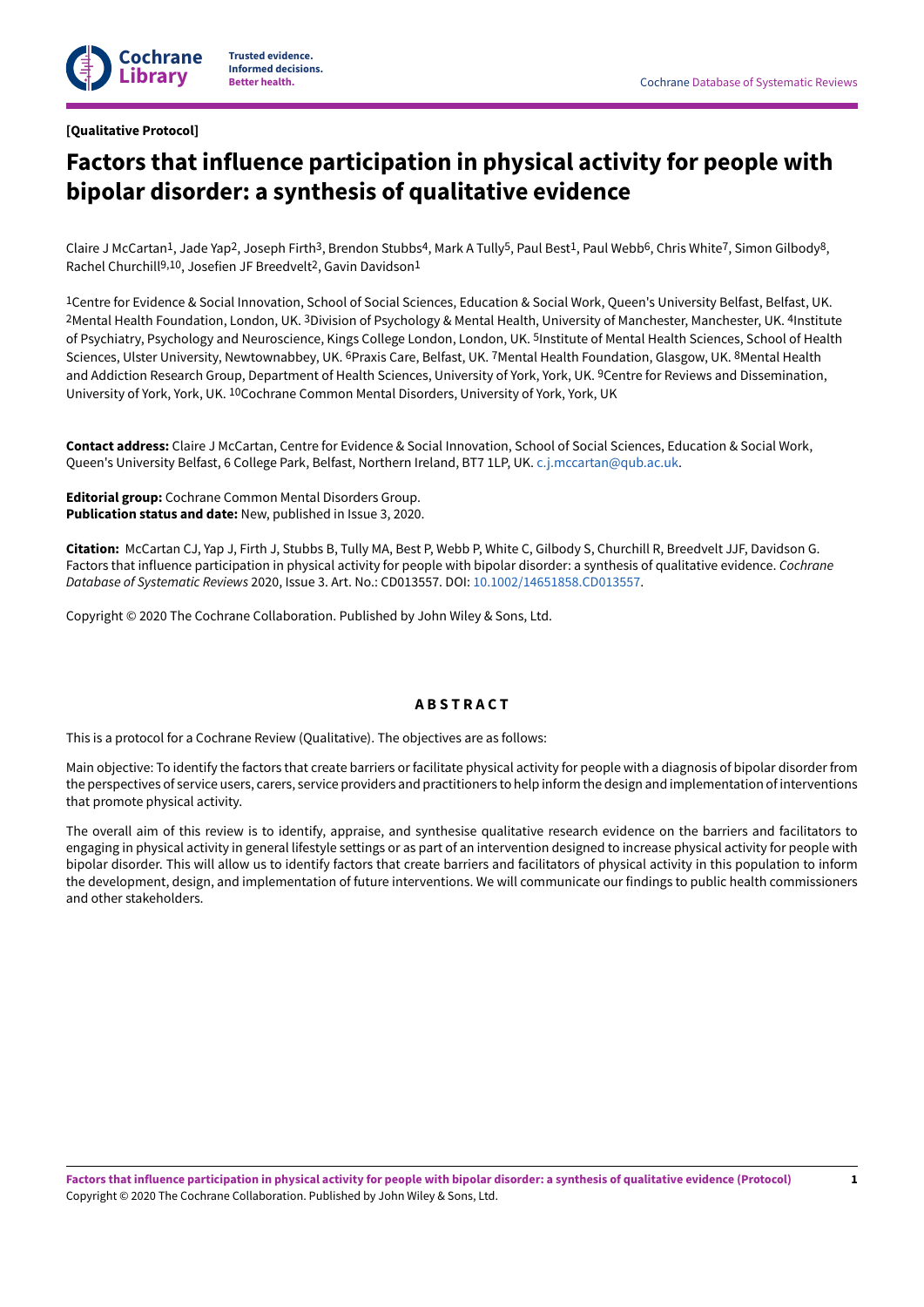

# <span id="page-4-0"></span>**B A C K G R O U N D**

Physical activity is good for you but recent figures report that around 20 million adults (39%) in the UK are physically inactive [\(BHF 2017](#page-13-1)). Worldwide, 1400 million people do not meet the weekly recommendations for physical activity established by the World Health Organization (WHO) [\(WHO 2010\)](#page-19-0). Physical inactivity increases the risk of many adverse health conditions and is a significant cause of premature mortality (Lee [2012](#page-17-0)). Conservative estimates suggest that in 2013, physical inactivity cost healthcare systems USD 53,800 million worldwide, contributed to USD 13,700 million in loss in productivity and was responsible for GBP 13.4 million Disability-Adjusted Life Years (DALYs) ([Ding 2016](#page-14-0)). Being physically active has the potential to protect against depression [\(Schuch 2018\)](#page-18-0), and lower the risk of breast cancer, colon cancer, diabetes, ischaemic heart disease, and ischaemic stroke (Kyu [2016\)](#page-16-0). Larger reductions in risks require significantly higher levels of physical activity than the minimum recommended level of 600 metabolic equivalent minutes per week (Kyu [2016](#page-16-0)). Recommended activity levels are higher for children and young people than adults ([WHO 2012](#page-19-1)). High levels of sedentary behaviour in the youth population and the association with poor physical and mental health is a concern [\(Hoare](#page-16-1) 2016). Sedentary behaviour, independent of physical activity, has also been indicated in significant health risks including increased risk of diabetes, cardiovascular disease, and cardiovascular and all-cause mortality [\(Wilmot](#page-20-1) 2012).

Mental health problems contribute significantly to the overall disease burden worldwide and are major causes of disability, suicide, and ischaemic heart disease. People with mental ill health report lower levels of physical activity, and physical activity levels for those with bipolar disorder are considerably lower compared to the general population ([Vancampfort](#page-19-2) 2016; [Vancampfort](#page-19-3) 2017). People with bipolar disorder are at greater risk of chronic health conditions including cardiovascular disease and obesity, andmany have co-occurringmedical conditions (comorbid conditions) caused by lifestyle behaviours (e.g. smoking, hazardous substance misuse, sedentary behaviour) that can lead to poor health outcomes and impact negatively on their physical health ([De](#page-14-1) [Hert 2011;](#page-14-1) [Kilbourne 2007;](#page-16-2) [Osborn 2007](#page-18-1); [Roshanaei-Moghaddam](#page-18-2) [2009](#page-18-2); [\(Sylvia 2011\)](#page-19-4). People living with mental health conditions, including bipolar disorder, are also more likely to experience poverty [\(Elliott](#page-15-0) 2016). The multidimensional effects of poverty can have an influence on judgement and decision-making about important lifestyle behaviours, including personal choices about exercise and nutrition ([Mullainathan 2014;](#page-17-1) [Wilkinson 2018](#page-19-5)).

While there may be a range of social and genetic determinants of mental health disorders [\(Cross-Disorder](#page-14-2) Group 2013; [WHO](#page-19-6) [2014](#page-19-6)), being physically active may have positive benefits and help improve the health of young people and adults with severe and enduring mental health conditions ([Ströhle](#page-19-7) 2009). Based on secondary analysis of available data, physical activity has been shown to be potentially as effective as many drug interventions (e.g. statins, beta blockers) at preventing cardiovascular disease mortality [\(Naci 2013](#page-17-2)). However, evidence of the benefits of physical activity on mental health symptoms in bipolar disorder is limited [\(Stubbs](#page-19-8) 2018; [Thomson 2015\)](#page-19-9). Stubbs and colleagues' meta-review of physical activity as a treatment for severe mental illness [\(Stubbs](#page-19-8) [2018](#page-19-8)) identified two systematic reviews with people with bipolar disorder; one found some evidence that exercise may improve

depressive symptoms and reduce stress but observed no changes in function, general symptoms or clinical global impression [\(de](#page-14-3) [Sá Filho 2015\)](#page-14-3), the second review reported weight loss in the treatment group compared to the control ([Thomson 2015](#page-19-9)).

A number of barriers to physical activity are identified in the qualitative literature. They include low levels of motivation, poor self-perception, and inexperience/lack of competence [\(Cole 2010;](#page-14-4) [Glowacki](#page-15-1) 2017). Practical issues such as cost (unemployment) and access (transport) can create barriers [\(Wynanden 2012\)](#page-20-2). Aspects that help facilitate physical activity include the recognition of the psychological and physical benefits ([Firth 2016](#page-15-2)), and good social and peer support networks [\(Schuch 2016](#page-18-3)). Gaining mastery and growing competency also encourages people to continue participation [\(Carless 2008;](#page-13-2) [Firth 2016](#page-15-2); [Hodgson 2011](#page-16-3)). For young people, many of these barriers and facilitators are shared (e.g. cost, time, transport, infrastructure, social support, motivation), but additional barriers may be faced ([Martins 2015](#page-17-3)). These can include negative associations with the competitive nature of physical activity within school and the pressure of winning/losing in front of their peer group or vested adults. Activity often reduces as children age [\(Dunmith 2011\)](#page-14-5) and the transition periods, between primary to high school (10-12 years old) and high school to labour market entry (16-18 years old) [\(Bélanger](#page-13-3) 2011; [Coleman 2008\)](#page-14-6).

#### **Bipolar disorder**

Bipolar disorder consists of severe mood disturbances, neuropsychological deficits, and affects functioning ([Rowland](#page-18-4) [2018\)](#page-18-4). It is characterised by episodes of depression (feeling very low and lethargic) and mania (feeling very high and overactive). Symptoms can be diverse and will depend on whether a depressive or manic mood is being experienced. It can include compulsive behaviour, alcohol and substance misuse, and fluctuating energy levels [\(Hirschfield](#page-16-4) 2000). During periods of intense depression or mania, a person may experience psychotic symptoms that can lead to serious disturbances in their thinking, emotions, and behaviours. Each extreme episode can last for several weeks or longer and can interfere with everyday life. In 2017, there were 59.4 million cases of the disorder recorded, accounting for 121 million DALYs [\(Rehm](#page-18-5) 2019); it is associated with premature mortality from medical comorbidities and suicide. It may take some time for someone to be diagnosed correctly, but lifetime prevalence of bipolar disorder is estimated to affect 2.4% of the population ([Merikangas](#page-17-4) 2011), and occurs in 1% to 3% of the youth population [\(Birmaher 2013\)](#page-13-4). The mean age of onset is in the early 20s ([Merikangas](#page-17-5) 2007), but several studies report that up to 60% of adult patients report the onset of their mood symptoms before the age of 21 [\(Chengappa](#page-14-7) 2003; [Baldessarini 2010;](#page-13-5) [Goodwin 2007\)](#page-15-3). It appears to be equally distributed across both sex and ethnicity [\(Tsuchiya](#page-19-10) 2003), however presentation of the disorder may vary in patients with later-onset including higher rates of psychiatric and medical comorbidities [\(Cassidy 2002;](#page-14-8) [Leboyer](#page-17-6) 2005). There are a number of risk factors for bipolar disorder including genetic and environmental factors [\(Craddock](#page-14-9) 1999; [Craddock](#page-14-10) 2013; [Marangoni](#page-17-7) [2016\)](#page-17-7), but causation is difficult to establish ([Rowland](#page-18-4) 2018). Environmental risk factors include stressful life events [\(Tsuchiya](#page-19-10) [2003\)](#page-19-10), childhood maltreatment ([Bortolato](#page-13-6) 2017; [Garno 2005\)](#page-15-4), and substance misuse (Post [2013\)](#page-18-6). It is also associated with other medical conditions including inflammatory or stress-related disorders, such as irritable bowel syndrome ([Bortolato](#page-13-6) 2017) and asthma [\(Wu 2016\)](#page-20-3).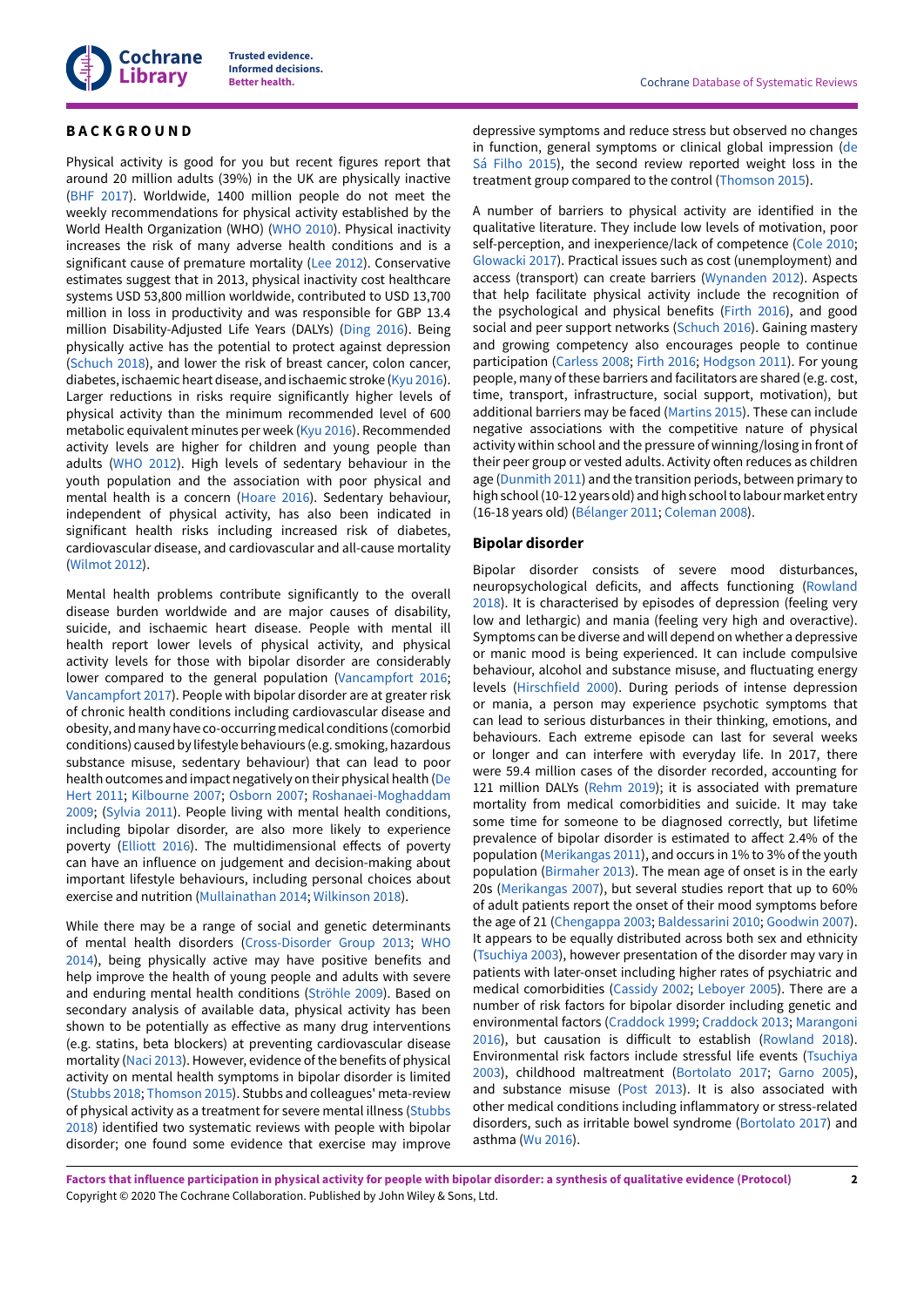

# **Description of the topic**

Physical activity is defined as any bodily movement produced by contraction of skeletal muscle that increases energy expenditure above a basal level [\(Caspersen](#page-14-11) 1985). This includes walking, cycling, sports, and other active forms of recreation (e.g. dance, gardening, yoga, tai chi). Exercise, a subcategory of physical activity is defined as planned, structured, and repetitive physical activity that is aimed at improving or maintaining one of more components of physical fitness ([Caspersen](#page-14-11) 1985; [Garber 2011](#page-15-5); US [Dept](#page-19-11) of HHS [2008](#page-19-11)). Physical inactivity is a global problem and understanding the reasons behind the motivation to be active forms part the WHO's 2018-2030 technical package to increase physical activity ([WHO](#page-19-12) [2018](#page-19-12)). Activity rates are much lower for people with bipolar disorder than the general population [\(Vancampfort](#page-19-3) 2017). In a review and meta-analysis of sedentary behaviour and physical activity in schizophrenia, bipolar disorder, and major depressive disorder, people with bipolar disorder were the most active physically but were also significantly more sedentary (615 min per day, 95% CI 456 to 774; P < 0.001,  $I^2$  = 99.2) than those with schizophrenia (493 min per day, 95% CI 400 to 586) or major depressive disorder (414 min per day, 95% CI 323 to 505) [\(Vancampfort](#page-19-3) 2017). Although there is substantial evidence for the positive impact that physical activity has on mental health ([Penedo](#page-18-7) 2005), there are few good-quality large-scale randomised trials in people with bipolar disorder [\(Stubbs](#page-19-8) 2018). Further exploration of the relationship between bipolar disorder and physical activity and its impact on mood symptoms is necessary ([Thomson 2015](#page-19-9)), but given the high rate of medical co-morbidities, physical activity could potentially play an important role in both the prevention and treatment of physical health conditions.

Physical activity is relatively easy to deliver in home-based, clinical, or community settings, and carries a relatively low risk of negative side effects ([Wright 2012\)](#page-20-4); however, these can include that individuals' physical activity can become addictive, lead to 'muscle dysmorphia', associated risks with the use of anabolicandrogenic steroids, intense exercise and mood disturbances and overtraining syndrome [\(Peluso](#page-18-8) 2005). A number of methodological shortcomings in randomised controlled trials have made it difficult to assess how effective it is in a clinical setting [\(Ellis 2007](#page-15-6); [Faulkner](#page-15-7) 1999; [Thomson 2015\)](#page-19-9). The overall health benefits of being more active can have a positive impact on quality of life and well-being. Physical activity is increasingly used in consultant, allied health professional, and general practitioner referrals as a treatment option or as a complementary therapy ([Price](#page-18-9) 2018), and exercise referral schemes are outlined in public health guidance by the National Institute for Health and Care Excellence (NICE) and recommended as treatment by the European Psychiatric Association (EPA) [\(NICE 2014;](#page-17-8) [Stubbs](#page-19-8) 2018).

Many factors can create barriers or facilitate physical activity. The barriers can be increased for people with bipolar disorder. Better understanding of what motivates or inhibits individuals to be physically active could help equip practitioners to work more effectively with this client group [\(Wheeler 2018](#page-19-13)), and help to establish realistic physical activity goals within a treatment programme that do not exacerbate symptoms ([Ehrlich 2015;](#page-15-8) [Young](#page-20-5) [2017](#page-20-5)). This QES will synthesise the qualitative evidence for the factors that create barriers or facilitators of physical activity for people with bipolar disorder and outline what helps people with lived experience of this condition to be more active to benefit their

mental health. It will complement another QES that will consider the facilitators and barriers for people with anxiety and depression [\(McCartan](#page-17-9) 2020).

## **Why is it important to do this synthesis?**

Very low levels of physical activity remain a public health concern. Understanding more about the factors that create barriers or facilitate physical activity could help inform the design and development of interventions to improve the physical and mental health of young people and adults with bipolar disorder. This qualitative evidence synthesis (QES) will use the Health Belief Model (HBM) to examine these factors and outline what may help people with lived experience of bipolar disorder to be more physically active. The HBM is a theory of behaviour change developed to explain and help predict health-related behaviours, particularly related to the uptake of health services. The HMB has been used as a conceptual framework in health behaviour research since the 1950s to explore why people fail to participate in programmes designed to prevent and detect disease ([Glanz](#page-15-9) [2010;](#page-15-9) [Hochbaum](#page-16-5) 1958; [Rosenstock](#page-18-10) 1960; [Rosenstock](#page-18-11) 1974). It can help explain the change and maintenance of health-related behaviours and has been used as a guiding framework for many health-behaviour interventions [\(Jones 2014\)](#page-16-6). This QES will examine how factors such as age, gender, class, ethnicity, mental health diagnosis, and co-morbid conditions affect participation. It will consider people's perceptions about their physical and mental health needs and identify barriers and facilitators to physical activity. It will also consider which cues influence people to take action. It will seek to understand why interventions work (or not), why people engage (or not) and how carers, service providers, and health professionals view, support, or influence treatment engagement.

A QES can help to identify the factors influencing the success of interventions including the attitudes and experiences of service users, their carers, service providers, and health professionals involved in their care. Two systematic reviews of exercise interventions for bipolar disorder concluded that lifestyle interventions including a physical activity component can be acceptable and efficacious for bipolar disorder [\(Bauer 2016;](#page-13-7) [Melo](#page-17-10) [2016\)](#page-17-10). These systematic reviews draw evidence from measures including quality of life, changes in depressive symptoms, and increased functioning but this evidence tells us little about the motivations, barriers, and facilitators to engaging in physical activity. Firth and colleagues conducted a systematic review and meta-analysis of quantitative data on the motivating factors and barriers towards exercise in serious mental illness (SMI) [\(Firth](#page-15-2) [2016\)](#page-15-2). However, less is known about findings from qualitative studies. Developing a more nuanced understanding of how accessible physical activity is for people with bipolar disorder could bring important knowledge to the design, development, and implementation of interventions. QES provides the opportunity to add rich and contextual data and contribute to the knowledge base to help understand why and how best to increase physical activity levels among people with bipolar disorder without exacerbating symptoms. It will provide a greater insight into the factors that create barriers and facilitators of physical activity by exploring the lived experience of service users, carers, service providers, and practitioners to help highlight common beliefs, misconceptions and fears, and benefits of physical activity participation.

Factors that influence participation in physical activity for people with bipolar disorder: a synthesis of qualitative evidence (Protocol) Copyright © 2020 The Cochrane Collaboration. Published by John Wiley & Sons, Ltd.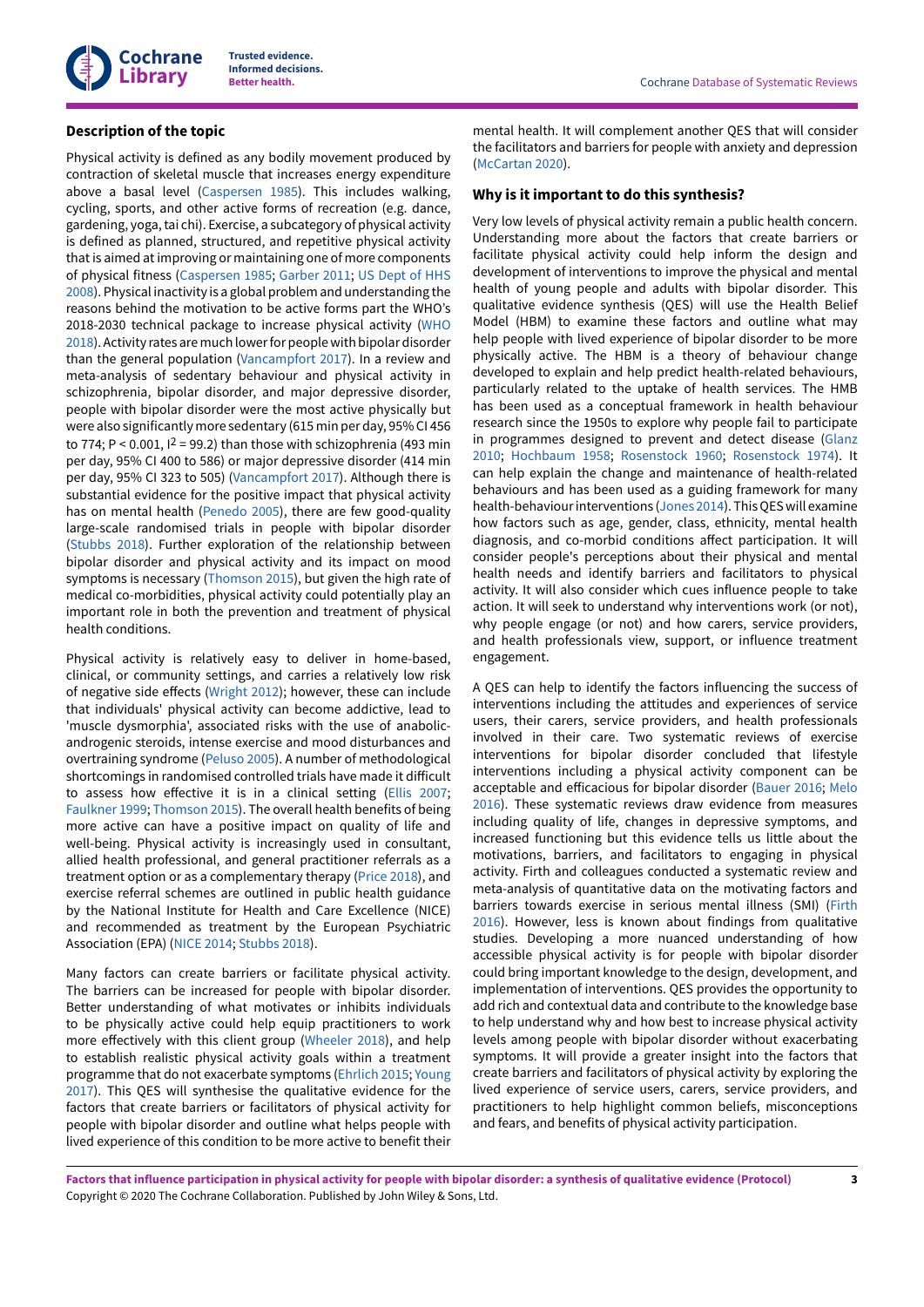# **How the intervention might work**

Physical activity and exercise may help to reduce mental health symptoms for bipolar disorder ([Kucyi](#page-16-7) 2010), but the evidence is limited ([Stubbs](#page-19-8) 2018; [Thomson 2015\)](#page-19-9), and the cause and effect relationship has not been clearly established ([Bauer 2016\)](#page-13-7). However, being active may improve functioning and reduce depressive symptoms [\(Hayes](#page-15-10) 2017; [Sylvia 2013a;](#page-19-14) [Sylvia 2013b\)](#page-19-15), and stimulate neurogenesis, metabolism, and vascular function [\(Cotman](#page-14-12) 2007; [Ernst](#page-15-11) 2006). Physical activity may increase feelings of wellbeing by stimulating the release of endorphins [\(Steinberg](#page-18-12) [1985](#page-18-12)), and for those with mental health problems can reduce fatigue, improve sleep, and help with insomnia [\(Herring 2015](#page-16-8); [Rosenbaum](#page-18-13) 2015; [Strid](#page-18-14) 2016). Being physically active can also contribute to physical changes ([Bartels](#page-13-8) 2018), which in turn can boost self-esteem and positive perceptions of oneself. Physical activity can help deliver positive social experiences ([Carless 2008\)](#page-13-2); group-based activities can extend social networks and support systems for people who may have felt isolated because of their illness and feelings of low self-worth. Being active has also been linked to increased ratings of quality of life, pleasure, and motivation [\(Bauer 2016](#page-13-7); [Melo 2016\)](#page-17-10). Evidence has also been reported for its effectiveness as an adjunct therapy to therapeutic interventions such as cognitive behaviour therapy for bipolar disorder ([Sylvia 2013b](#page-19-15)).

Increasing physical activity to improve the health of people with bipolar disorder will often require specific behavioural changes (such as a decrease in sedentary behaviour and an increase in physical exertion). We want to understand how people with bipolar disorder adopt or reject positive physical activity behaviours. Applying a theoretical model of behaviour change can help understand the sequence of these mechanisms and identify what factors trigger positive change. This will identify which physical activity interventions are likely to be effective; to date, insufficient attention has been given to analysing behaviour change theories as a starting point for developing an intervention ([Johnston](#page-16-9) 2008).

The HBM consists of six key concepts that predict why people will take action to prevent, screen for, or control illness conditions [\(Champion 2008](#page-14-13)), and acknowledges the range of modifying

variables such as demographic, socio-economic, and structural factors that may also influence behaviour. It has been validated in a range of domains and populations [\(Carpenter](#page-13-9) 2010; [Janz](#page-16-10) [1984\)](#page-16-10). Although this model has its critics ([Orji 2012\)](#page-18-15), it can be a useful way to frame the barriers and facilitators for physical activity in bipolar disorder. The theoretical model identifies six domains which categorise the potential threats and expectations of a health behaviour and consider the cues or stimuli that will lead to action. Four additional domains were developed by [Orji 2012](#page-18-15) to improve its predictive power: concern for appearance; consideration of future consequences, perceived important, and self-identity. The six key concepts are:

- **Perceived susceptibility:** the perceived risk of getting a condition or disease. This will include a person's awareness and acceptance of their mental health diagnosis and any comorbid physical health needs.
- **Perceived severity:** the probability that a person will change their behaviour to avoid the consequence depends on how serious a condition they consider the consequence to be. How serious is the physical health condition when mental health is often the primary diagnosis? Does the service user understand the physical health risks associated with their mental health condition?
- **Perceived benefits:** the perception of the good things that could happen from taking part in specific behaviours. What's in it for the participant? People don't want to give up something they enjoy if they don't get something in return.
- **Perceived barriers:** the perception of the difficulties and costs of performing behaviours. This could relate to both intrinsic (shame, stigma, perceived lack of ability, lack of appropriate skills and knowledge) and extrinsic factors (cost, equipment, impact of medication, co-morbid conditions).
- **Cues to action:** exposure to factors that lead to action public health messages, relationships with healthcare professionals, support from social/family systems, physical health checks, reminders, telemonitoring.
- **Self-efficacy:** confidence in one's ability to take action. Low levels of motivation and self-esteem.

See [Figure](#page-7-0) 1.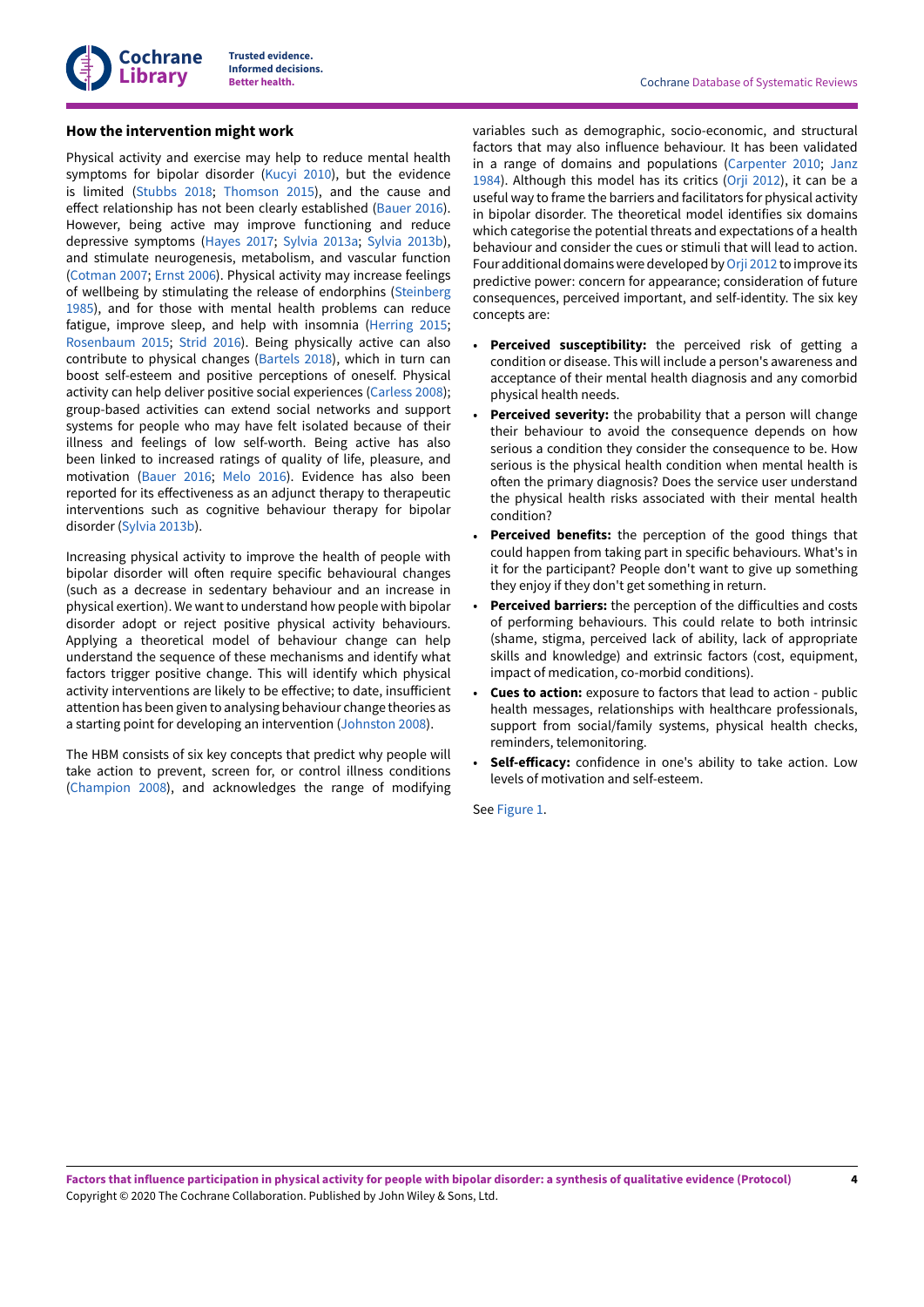<span id="page-7-0"></span>



# **Perceived susceptibility and severity of physical health problems**

Perceptions about the susceptibility and severity of physical health problems in bipolar disorder may be affected by current healthcare delivery. People with severe and enduring mental health problems may not be aware of all of their physical health needs - these can be neglected ([Fagiolini](#page-15-12) 2009; [Kisely 2007](#page-16-11); [Mitchell](#page-17-11) 2009; [Tidemalm](#page-19-16) [2008](#page-19-16)) and there are inequalities in access to, use and delivery of healthcare in this population [\(Lawrence](#page-17-12) 2010; [de Hert 2013\)](#page-14-14). People with severe mental illness are less likely to receive health promotion interventions and other forms of preventive care such as routine cancer screening ([Naylor 2016\)](#page-17-13) and smoking cessation treatments ([Gilbody 2019](#page-15-13)).

# **Perceived benefits**

Improvements in general physical health, fitness, and body image and the psychological benefits of improved sleep, stress reduction, mood management, and increased self-confidence have been identified as perceived benefits [\(Firth 2016\)](#page-15-2). Positive feelings associated with a sense of achievement, the acquisition of new skills, and developing mastery have also been cited in the literature [\(Carless 2008](#page-13-2); [Hodgson 2011;](#page-16-3) [Wynanden 2012](#page-20-2)).

## **Perceived barriers**

Many of the qualitative studies that consider the perceived barriers to engaging in physical activity cover intrinsic mechanisms that hinder involvement. These include low motivation or energy levels which can often be symptomatic of an illness [\(Cole 2010](#page-14-4); [Firth](#page-15-2) [2016\)](#page-15-2), or sometimes a side effect of a particular medication or other health characteristics including high BMI or cigarette use [\(Osborn 2007](#page-18-1)). Psychological factors including embarrassment, poor perception of self, and guilt can also have a negative impact [\(Glowacki](#page-15-1) 2017), as well as general anxiety for social reasons, lack of experience, or perceived lack of ability or poor body image ([Cole 2010](#page-14-4); [Firth 2016](#page-15-2)). Some studies also consider the counter effects of exercise participation and, where patients do not successfully initiate or maintain an exercise activity, this can have negative impact on their self-esteem [\(Searle](#page-18-16) 2012). Patient expectations of the impact of raised activity levels may also need to be managed ([Jones 2005](#page-16-12)). Exercise may not have the desired affects for everyone, some studies have highlighted the potentially harmful risks for people with bipolar disorder during a manic episode ([Wright 2012\)](#page-20-4). Other issues to consider relate to practical difficulties including navigating public transport, high cost, and having no-one to accompany them ([Wynanden 2012](#page-20-2)).

# **Cues to action**

Cues to action, such as having appropriate social support systems in place can help encourage people to become more active and can also can have benefits beyond the intervention setting ([Carless](#page-13-2)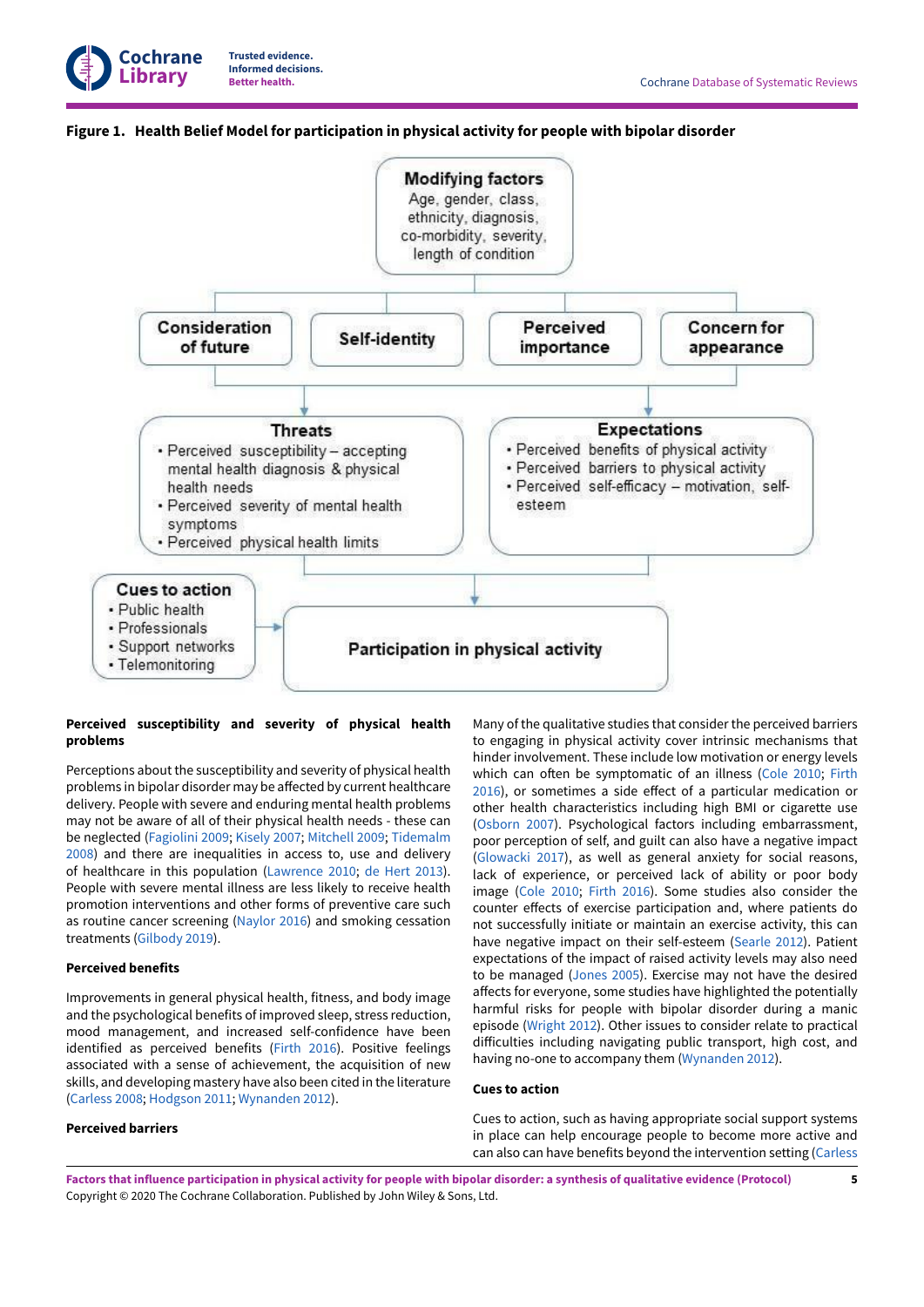

[2008](#page-13-2)); it can help tackle participants' motivation and anxiety that may have prevented them from engaging in the past. This can be achieved over the phone or by other means such as telemonitoring as well as face-to-face contact [\(Argent](#page-13-10) 2018; [Crone](#page-14-15) 2008; [Searle](#page-18-17) [2014](#page-18-17)). Having someone to help familiarise participants with the setting and activities at the start of a programme can also be of great value [\(Firth 2016\)](#page-15-2). Having peer support systems in place can help people engage [\(Firth 2016\)](#page-15-2), and programmes that promote physical health, fitness, and body image outcomes can motivate involvement [\(Firth 2016](#page-15-2)).

#### **Self-e7icacy**

Higher levels of self-efficacy evident in people who are already physically active or involved in sport are more likely to benefit [\(Dishman 1985](#page-14-16)), as will people who have higher levels of selfesteem, perceived physical condition, and body attractiveness.

# <span id="page-8-0"></span>**O B J E C T I V E S**

Main objective: To identify the factors that create barriers or facilitate physical activity for people with a diagnosis of bipolar disorder from the perspectives of service users, carers, service providers and practitioners to help inform the design and implementation of interventions that promote physical activity.

The overall aim of this review is to identify, appraise, and synthesise qualitative research evidence on the barriers and facilitators to engaging in physical activity in general lifestyle settings or as part of an intervention designed to increase physical activity for people with bipolar disorder. This will allow us to identify factors that create barriers and facilitators of physical activity in this population to inform the development, design, and implementation of future interventions. We will communicate our findings to public health commissioners and other stakeholders.

# <span id="page-8-1"></span>**M E T H O D S**

# **Review author reflexivity**

Throughout the data synthesis, the review authors will reflect on their own positions and assess how these could influence the study design, search strategy, inclusion decisions, data extraction, analysis, and synthesis, and interpretation of the findings. We are aware of our own professional backgrounds and one of the strengths of the team is the diversity of disciplines it includes (advocacy, mental health social work, psychiatry, physiotherapy, service user participation, service delivery, sports psychology), alongside clinical or research experience or both. The reviewers have multiple perspectives but all support the principle that being physically active can have benefits for both physical and mental wellbeing and that intervention design and implementation strategies should be sensitive to the needs and experiences of service users, carers, service providers, and healthcare professionals. Progress will be discussed regularly and decisions that are made will be explored critically. As lead review author, CMcC will keep a reflexive journal throughout the process to document and reflect on progress and record discussions and decisions made. Stakeholder consultation will also provide additional opportunities to reflect and review author decisions.

#### **Criteria for considering studies for this review**

#### **Types of studies**

This is a systematic review of qualitative primary studies designed to increase physical activity participation to reduce the symptoms of bipolar disorder (reduction in symptoms). We will include primary studies that use qualitative study designs such as ethnography, phenomenology, case studies, grounded theory studies, and qualitative process evaluations. We will include studies that use both qualitative methods for data collection (e.g. focus group discussions, individual interviews, observation, diaries, document analysis, and open-ended survey questions) and qualitative methods for data analysis (e.g. thematic analysis, framework analysis, grounded theory). We will exclude studies that collect data using qualitative methods but do not analyse these data using qualitative analysis methods (e.g. open-ended survey questions where the response data are analysed using descriptive statistics only). We will include studies irrespective of their publication status and language of publication. Mixedmethods studies where qualitative findings can been extracted separately will also be included.

We will not exclude any studies based on our assessment of methodological limitations, but will utilise this information to assess our confidence in the synthesis findings.

#### **Topic of interest**

We will include studies that focus on the experiences and attitudes of service users, caregivers, service providers, and healthcare professionals towards physical activity for bipolar disorder. We will look for evidence of the factors that create barriers or facilitate participation in physical activity. We will include all approaches to increasing physical activity, supervised or unsupervised, in individual or group settings for people with bipolar for physical or mental health benefits. We will exclude yoga, tai chi, and other mind-body interventions because although these involve physical activity, the therapeutic benefits are theoretically derived from components of the intervention which are distinct from the physical activity itself. For instance, yoga is closely related to meditation and mindfulness, which share common practices and therapeutic principles grounded in religion spirituality that may offer benefits distinct from a purely physical activity intervention [\(Breedvelt](#page-13-11) 2019).

#### **Types of participants**

We will include studies where the primary focus is the experience of people with a primary clinical diagnosis of bipolar affective disorder(Diagnostic and Statistical Manual of Mental Disorders, 5th edition (DSM-5) (APA [2013\)](#page-13-12)/International Statistical Classification of Diseases and Related Health Problems, 10th Revision (ICD-10) [\(WHO 1992](#page-19-17))), their carers, service providers, and associated health professionals:

We will exclude mental health conditions that do not have a clinical diagnosis and age-related conditions (i.e. conditions or diseases that increase in incidence/prevalence with ageing such as dementia). We will include participants with other comorbid conditions, such as cardiovascular disease, stroke, and diabetes or other mental health conditions as long as there is a primary diagnosis of bipolar disorder. Studies of general severe mental illness cohorts will be included if individual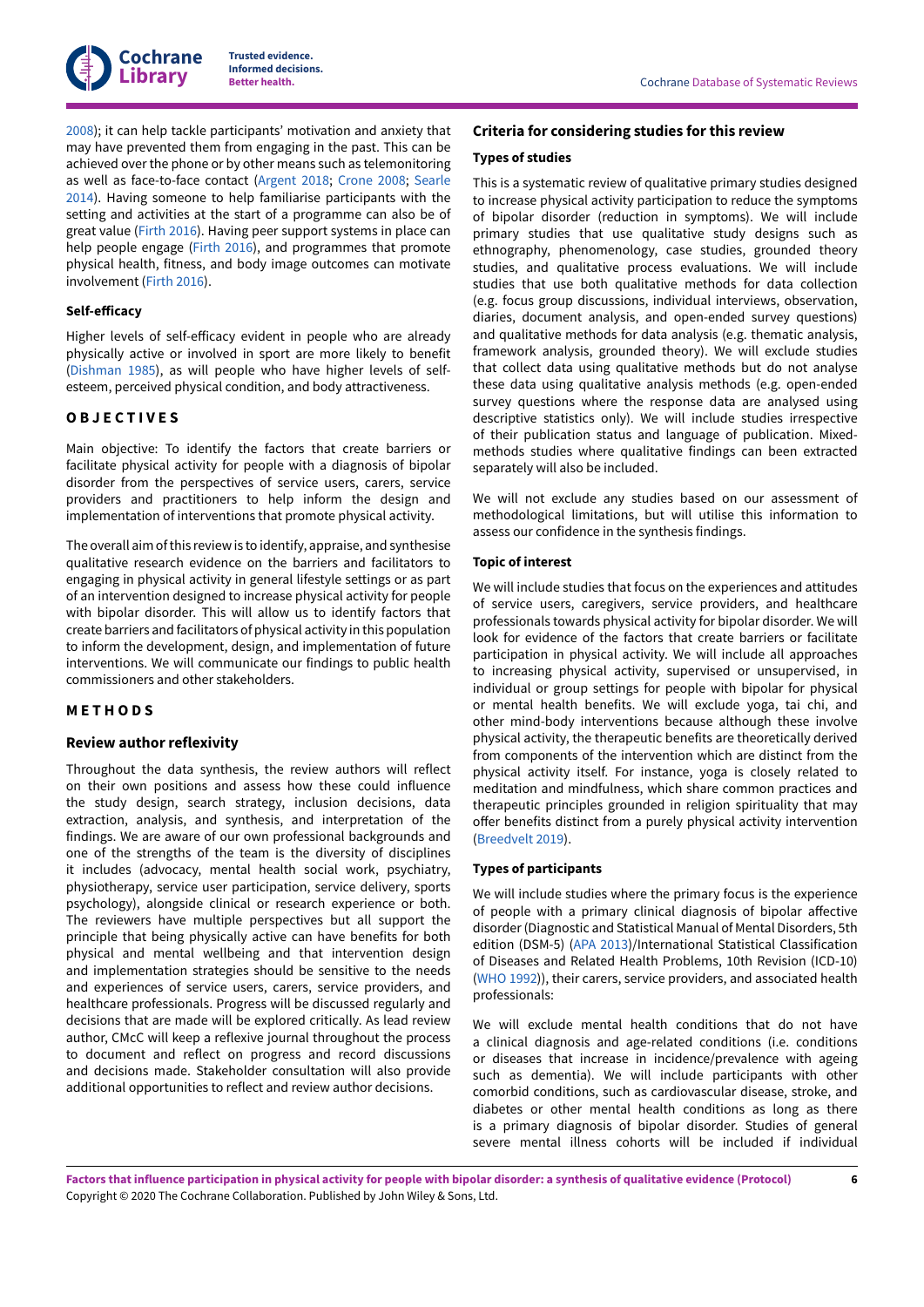

patient comments can be identified as from individuals with bipolar disorder. We will include studies that provide qualitative evidence of the views and experiences of service providers, carers and healthcare professionals. Participants may be service users, paid (care assistants, home helps) or unpaid carers (including family members, friends), service providers (e.g. voluntary and community sector organisations delivering mental health services), and healthcare professionals (e.g. social workers, GPs, community mental health nurses, occupational therapists, physiotherapists, key workers, consultant psychiatrists).

# **Search methods for identification of studies**

# **Electronic searches**

We will develop search strategies for each database, using guidelines developed by the Cochrane Qualitative Research Methods Group for searching qualitative evidence ([Harris 2018\)](#page-15-14). We won't apply any restrictions on date, language, or publication status to the searches.

## *Search terms*

## **(i) Preliminary searches**

Identifying search terms for the intervention, those which address the barriers and facilitators to enable people with bipolar disorder to increase their levels of physical activity or start exercising, or both, are difficult to identify from the beginning.

We will perform an initial search on the following databases:

- Ovid MEDLINE (1946 onwards) [\(Appendix 1\)](#page-20-6);
- Ovid PsycINFO (all years).

The preliminary searches will be based on population (bipolar disorder) combined with broad top-level terms for the intervention (barriers/facilitators) or a sensitive list of terms for outcome (physical activity).

Two review authors will screen the search results to identify relevant primary studies and reviews (quantitative and qualitative). They will screen the bibliographic records to identify title words, author assigned keywords, key phrases, search strings, and subject headings for the intervention. We will use these terms to enrich and refine the remaining searches (and if necessary amend the preliminary MEDLINE/PsycINFO searches, as appropriate).

#### **(ii) Main searches**

We will conduct additional searches on the following databases:

- Ovid Embase (1980 onwards);
- Wiley Cochrane Library (current issue);
- Web of Science Science Citation Index Expanded (SCIE) (all available years);
- Web of Science Social Science Citation Indexes (SSCI) (all available years);
- EBSCO Cumulative Index to Nursing and Allied Health Literature (CINAHL) (1980 onwards);
- ProQuest International Bibliography of Social Science (IBSS) (1951 onwards);
- ProQuest Sociological Abstracts (1952 onwards);
- EBSCO SPORTDiscus (1982 onwards);
- NCBI PubMed (not MEDLINE) subset (all years);
- Social Policy and Practice.

If any of these databases contain relatively few records for bipolar disorder, we will amend the structure of the search accordingly. Otherwise we will base the additional searches on the following structure: population (bipolar disorder) AND intervention (barriers or facilitators) AND outcome (physical activity).

#### **(iii) Searching other resources**

We will contact authors of included studies to clarify reported published information and to seek unpublished results/data. We will contact researchers with expertise relevant to the synthesis topic to request studies that might be eligible.

Once we have screened records and selected studies for inclusion, we will perform forward and backward citation searching. We will check the reference lists of all included studies and relevant systematic reviews to identify additional studies missed from the original electronic searches (e.g. unpublished or in-press citations). We will use the Web of Science and Google Scholar to conduct forward citation searching. We will also perform cluster searching [\(Booth](#page-13-13) 2013), and use PubMed's related references feature.

#### **(iv) Grey literature**

We will conduct a grey literature search to identify studies not indexed in the databases listed above.

- Open Grey;
- ProQuest Dissertations & Theses Global;
- DART-Europe E-theses Portal [\(www.dart-europe.eu/\)](http://www.dart-europe.eu/);
- EThOS the British Libraries e-theses online service ([ethos.bl.uk/](http://ethos.bl.uk/));
- Open Access Theses and Dissertations ([oatd.org](https://oatd.org)).

# **Stakeholder involvement**

Stakeholders will be involved before, during, and after the review. We will draw on the expertise of an advisory group of people with lived experience and professionals working in the area, who will be involved in the problem framing stage and will be consulted to expand the search to include grey literature, relevant websites, and knowledge of programmes that have been delivered.

# **Data collection, management, and synthesis**

## **Selection of studies**

Records identified from different sources will be imported into EndNote and duplicates removed ([EndNote](#page-15-15) 2019). Two review authors from a team of six (JB, PB, GD, CMcC, PW, JY) will independently screen the titles and abstracts of the retrieved records for their eligibility. We will retrieve the full text of all papers identified as potentially relevant by one or both review authors. Two review authors will then independently assess these papers. We will resolve any disagreements via discussion or, when required, by seeking a third review author's opinion. Where appropriate, we will contact the study authors for further information.

We will include a table listing the studies excluded from our synthesis at the full text stage and the main reasons for exclusion.

Factors that influence participation in physical activity for people with bipolar disorder: a synthesis of qualitative evidence (Protocol) Copyright © 2020 The Cochrane Collaboration. Published by John Wiley & Sons, Ltd.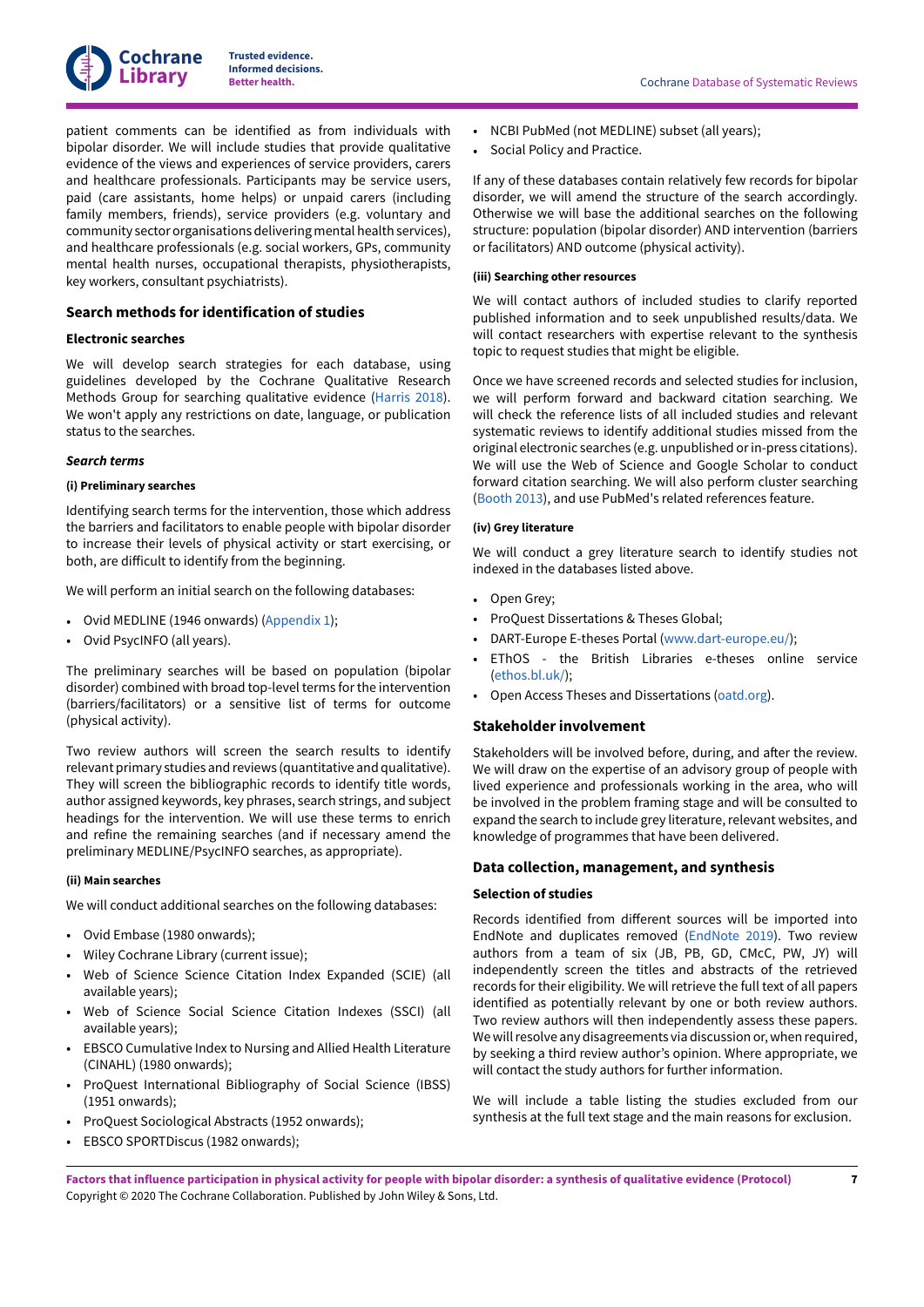

Where the same study, using the same sample and methods, has been presented in different reports, we will collate these reports so that each study (rather than each report) is the unit of interest in the review.

We will include a PRISMA flow diagram to show our search results and the process of screening and selecting studies for inclusion.

#### **Translation of languages other than English**

For papers that are not published in a language that can be understood by the review authors (i.e. other than Dutch, French, German, Italian, Portuguese, Spanish), the abstract will be subject to initial translation through open source software (Google Translate). If this indicates inclusion, or if the translation is inadequate to make a decision, we will ask members of the multilingual networks associated with the research teams of the review to translate the full-text. If this cannot be done for a study in a particular language, we will list the study in the 'Studies awaiting classification' section, to ensure transparency in the review process.

## **Sampling of studies**

We will select a sample of studies if more than 40 studies are eligible for inclusion. We will use a purposive sampling approach and apply maximum variation sampling with the aim of extracting the broadest possible variation within the eligible studies ([Patton](#page-18-18) [2002](#page-18-18)). This approach has been demonstrated successfully in two other QES reviews [\(Ames 2017;](#page-13-14) [Karimi-Shahanjarini 2019](#page-16-13)), and can help deal with large quantities of data that could potentially impair the quality of analysis [\(Glenton](#page-15-16) 2013). Included studies will be selected based on their direct relevance and which address the contextual factors important for the review question including the perspective, population, the phenomenon of interest and the setting. We will apply the GRADE-CERQual guidance to assess the contextual factors and relevance of the evidence to inform the sampling of studies ([Noyes](#page-17-14) 2018).

#### **Data extraction**

Two review authors from a team of four (GD, CMcC, JY, PW) will independently extract data from each included study using a data extraction form (see [Appendix 2\)](#page-21-0). The data extraction template is based on the HMB, which includes specific information about: modifying factors (age, gender, socio-economic status, ethnicity, diagnosis, co-morbidity, severity or length of condition); perceived seriousness and susceptibility (consideration of future, self-identity, perceived importance, concern for appearance); threats; expectations; cues to action; and outcomes relating to participation in physical activity. We will record any theoretical frameworks used to analyse the data. Where additional themes are identified, these will be discussed by the review team. We will extract additional contextual and methodological information from the included studies detailing information about the country, study design, setting, population, participants, and a description of the intervention (if delivered) (logic model, number, frequency and duration of sessions). Methods used to identify and recruit the sample, data collection and analysis, relevant quantitative findings, supporting quotations, conclusions and any relevant tables, figures or images will be recorded. We will agree a final a priori framework using the Template for Intervention Description and Replication (TIDierR) checklist and guide (Hoffmann 2014) and we will code data from included studies against this framework.

Any disagreements will be resolved by discussion or by seeking the views of a third review author when necessary.

#### **Management and synthesis**

#### **Data synthesis**

We will use an adapted version of the HBM [\(Figure](#page-7-0) 1) as a basis for a 'best fit' framework synthesis (BFFS) approach to analyse and synthesise qualitative evidence [\(Booth](#page-13-15) 2015; [Booth](#page-13-16) 2016; [Carroll](#page-14-17) 2013). The HBM has been used to explore health beliefs and physical activity in a range of populations ([Gristwood](#page-15-17) 2011; [Hosseini 2017](#page-16-15); [Kasser 2012\)](#page-16-16), and informed the development of physical activity interventions [\(Shao 2018](#page-18-19)). The selection of the HBM drew on the Cochrane Methods guidance for selecting a theory for complex intervention reviews ([Noyes](#page-17-15) 2015); the model has the ability to consider complex interventions and has been validated and used in other systematic reviews. The review author team is also familiar with its application.

We chose the BFFS approach because it can be useful for designers of interventions, policymakers, and practitioners and is capable of describing and interpreting what is happening in a particular setting using a pragmatic approach to integrating data and engaging with existing theory ([Booth](#page-13-16) 2016). It can be used to analyse and synthesise both primary and secondary data and to integrate quantitative and qualitative data [\(Booth](#page-13-15) 2015). However, should we deem the BFFS approach unsuitable as we begin to extract and code the data, we will use an alternative inductive thematic synthesis approach ([Thomas 2008\)](#page-19-18). BFFS requires the preliminary identification of a priori themes in order to map data from studies. Where any relevant data does not translate into the pre-existing constructs of the HBM, additional themes will be created as needed based on the emerging data. We will tailor the theoretical model to develop a 'best fit' theory [\(Noyes](#page-17-15) 2015). The HBM will provide a basis for the synthesis but will be 'builtupon, expanded upon, reduced or added to by these new data' as described by [Carroll](#page-14-18) 2011 (p. 4). Data extraction and categorisation or coding of data will be discussed and agreed upon by the team at regular intervals. How modifying factors such as gender, race, and age will be discussed regularly to build the framework model. The BFFS approach will test the a priori framework and retest it using sensitivity analysis to explore how different modifying factors such as gender, race, age, and study quality affects the interpretation of the data [\(Booth](#page-13-15) 2015). It will also be important to capture the range of different perspectives (service user, carer, service provider, health professional) and assess whether an alternative explanation of engagement or non-engagementin physical activity is presented in the data and add this to the final model if appropriate. A consensus will be reached on the final list of themes.

The BFFS follows seven steps of synthesis, as follows:

- 1. identify a clearly-formulated review question
- 2. (a) systematically identify relevant primary research studies; and (b) identify relevant ('best fit') publications of frameworks, conceptual models or theories (e.g. HBM). We intend to use the HBM as our best fit framework. If this is not usable during data extraction, we will seek an alternative approach;
- 3. (a) extract data on study characteristics from included studies and appraise the quality of studies; and (b) generate the a priori framework from the modified HBM based on thematic analysis of the identified publication(s). We will extract data using a data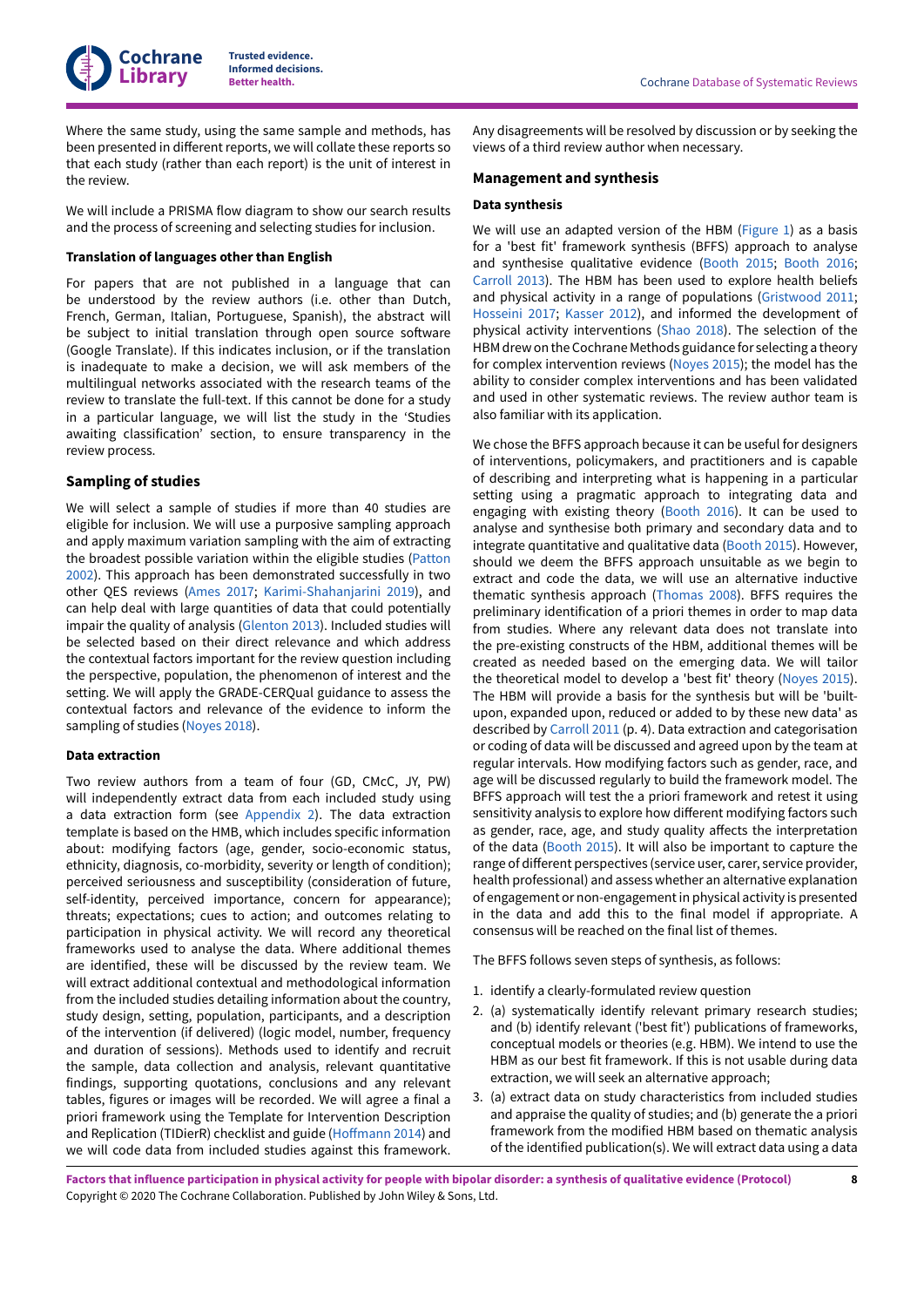

extraction form. Study quality will be appraised using the CASP tool. We will generate an a priori framework from the analysis

- 4. code evidence from included studies against the a priori framework;
- 5. create new themes by performing secondary thematic analysis or thematic synthesis on any evidence that cannot be coded against the framework;
- 6. produce a new framework composed of a priori and new themes supported by the evidence; and
- 7. revisit evidence to explore relationships between themes or concepts, thus creating a model. 'Test' this synthesis and model by exploring the issues of dissonance and the impact of variables such as quality.

We will develop a 'Summary of qualitative findings' table from the synthesised findings once data extraction and analyses are completed.

# **Assessment of the methodological limitations in included studies**

Two or more review authors (GD, CMcC, PW, JY) will independently assess methodological limitations for each study using the CASP Qualitative Checklist [\(www.casp-uk.net\)](http://www.casp-uk.net/) to appraise the quality of included studies and the GRADE-CERQual. For studies where information is unclear or missing from reports, we will attempt to contact the study authors for further clarification. Any disagreements between review authors through discussion or by involving a third review author (PB, JF). We will assess methodological limitations according to the following domains:

- Are the results valid?
- Is a qualitative methodology appropriate?
- Was the research design appropriate to address the aims of the research?
- Was the recruitment strategy appropriate to the aims of the research?
- Was the data collected in a way that addressed the research issue?
- Has the relationship between researcher and participants been adequately considered?
- Have ethical issues been taken into consideration?
- Was the data analysis sufficiently rigorous?
- Is there a clear statement of findings?
- How valuable is the research?

We will report our assessment of methodological limitations for each study in the 'Characteristics of included studies' tables. A further assessment of methodological limitations of the body of data supporting each review finding will also be reported ([Munthe-](#page-17-16)[Kaas 2018](#page-17-16)).

#### *Assessment of heterogeneity*

A QES can be a valuable way of investigating the reasons why an intervention is effective (or not). Sensitivity analyses in the linked effectiveness reviews looked at intervention type and dose. We will also consider the variability in theory of change, outcomes, study designs, populations, interventions, and settings based on the evidence available.We will address clinical and methodological heterogeneity by including explicit and detailed methods for the

identification, selection, and rating of the quality of individual studies and overall evidence. The 'best fit' framework analysis approach is more likely to make heterogeneity between studies and issues of quality appraisal more transparent [\(Barnett-Page](#page-13-17) 2009).

# *Assessment of confidence in the synthesis findings*

We will use the CERQual (Confidence in the Evidence from Reviews of Qualitative research) approach to assess our confidence in the review findings ([Colvin 2013](#page-14-19); [Glenton](#page-15-16) 2013; [Lewin](#page-17-17) 2018; [Munthe-Kaas](#page-17-16) 2018; [Noyes](#page-17-14) 2018). This approach, building on the GRADE approach and the Cochrane tool for assessing risk of bias for Cochrane systematic reviews of interventions (GRADE [Working](#page-15-18) Group 2004; [Higgins 2017\)](#page-16-17), is becoming the standard to assess confidence in the findings from qualitative evidence syntheses [\(Ames 2017](#page-13-14); [Bohren](#page-13-18) 2017; [Colvin 2013](#page-14-19); [Munabi-](#page-17-18)[Babigumira](#page-17-18) 2017). Four review authors (GD, CMcC, JY, PW) will perform an independent assessment of the studies. Any disagreements will be discussed amongst review authors and an additional review author (PB, JF) consulted if necessary. The CERQual approach assesses the following four concepts [\(Lewin](#page-17-17) [2018\)](#page-17-17).

- 1. **Methodological limitations of included studies**: the extent to which there are concerns about the design or conduct of the primary studies that contributed evidence to an individual review finding. Confidence in a finding may be lowered by substantial methodological limitations.
- 2. **Coherence of the review finding**: an assessment of how clear and cogent the fit is between the data from the primary studies and the review finding that synthesises the data. 'Cogent' refers to a well-supported or compelling fit. Variations in data across the included studies without convincing and cogent explanations may lower the confidence in a review finding.
- 3. **Adequacy of the data contributing to a review finding**: an overall determination of the degree of richness and quantity of data supporting a review finding. Confidence in a finding may be lowered if a finding is supported by results from only one or a few of the included studies, or when the data supporting a finding are very thin.
- 4. **Relevance of the included studies to the review question**: the extent to which the body of evidence from the primary studies supporting a review finding is applicable to the context (perspective or population, phenomenon of interest, setting) specified in the review question. Confidence in a finding may be lowered when contextual issues in a primary study used to support a review finding are different to the context of the review question.

After assessing each of the four components, we will make a judgement about the overall confidence in the evidence supporting the review finding. We will judge confidence as high, moderate, low, or very low. The final assessment will be based on consensus among the review authors. All findings start as high confidence and we will then downgrade them if there are important concerns regarding any of the CERQual components.

#### **'Summary of qualitative findings' table**

We will present findings in the 'Summary of qualitative findings' table, which will include an assessment of confidence in the evidence, as well as an explanation of this assessment, based on the GRADE-CERQual approach [\(Lewin](#page-17-17) 2018).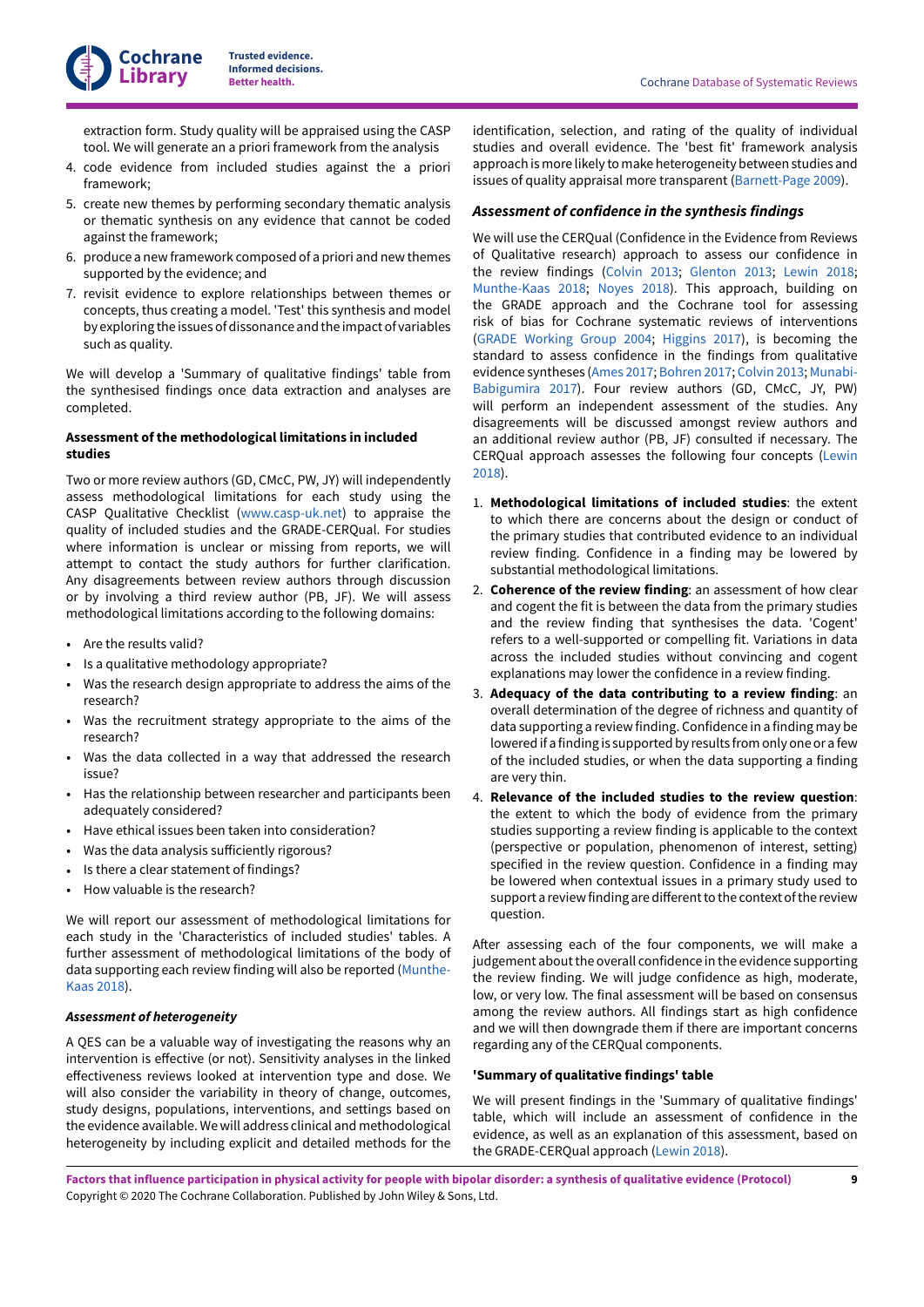## **Linking the synthesised qualitative findings to a Cochrane intervention review**

There are no current Cochrane Reviews on the effectiveness of physical activity for bipolar disorder.

# <span id="page-12-0"></span>**A C K N O W L E D G E M E N T S**

This review will inform research funded by the Disability Research on Independent Living and Learning (DRILL), which will involve the development of a co-produced physical activity intervention for people with lived experience of severe and enduring mental illness. CMcC was funded for 0.5 days per week over a three-month period to develop this protocol.

We thank the Cochrane Qualitative & Implementation Methods Group for providing guidance during protocol development; and

the editorial team of the Cochrane Common Mental Disorders (CCMD) Group including Sarah Dawson (Information Specialist) who helped develop the search strategies, Jessica Hendon and Sarah Hetrick.

The authors and the CCMD Editorial Team, are grateful to the peer reviewers for their time and comments including: Joseph Hayes, Jane Noyes, Danial Sayyad, and Abhijna Vithal Yergolkar. They would also like to thank copy editor, Deirdre Walshe.

Cochrane Group funding acknowledgement: The National Institute for Health Research (NIHR) is the largest single funder of the Cochrane Common Mental Disorders Group.

Disclaimer: The views and opinions expressed herein are those of the authors and do not necessarily reflect those of the NIHR, National Health Service (NHS), or the Department of Health and Social Care.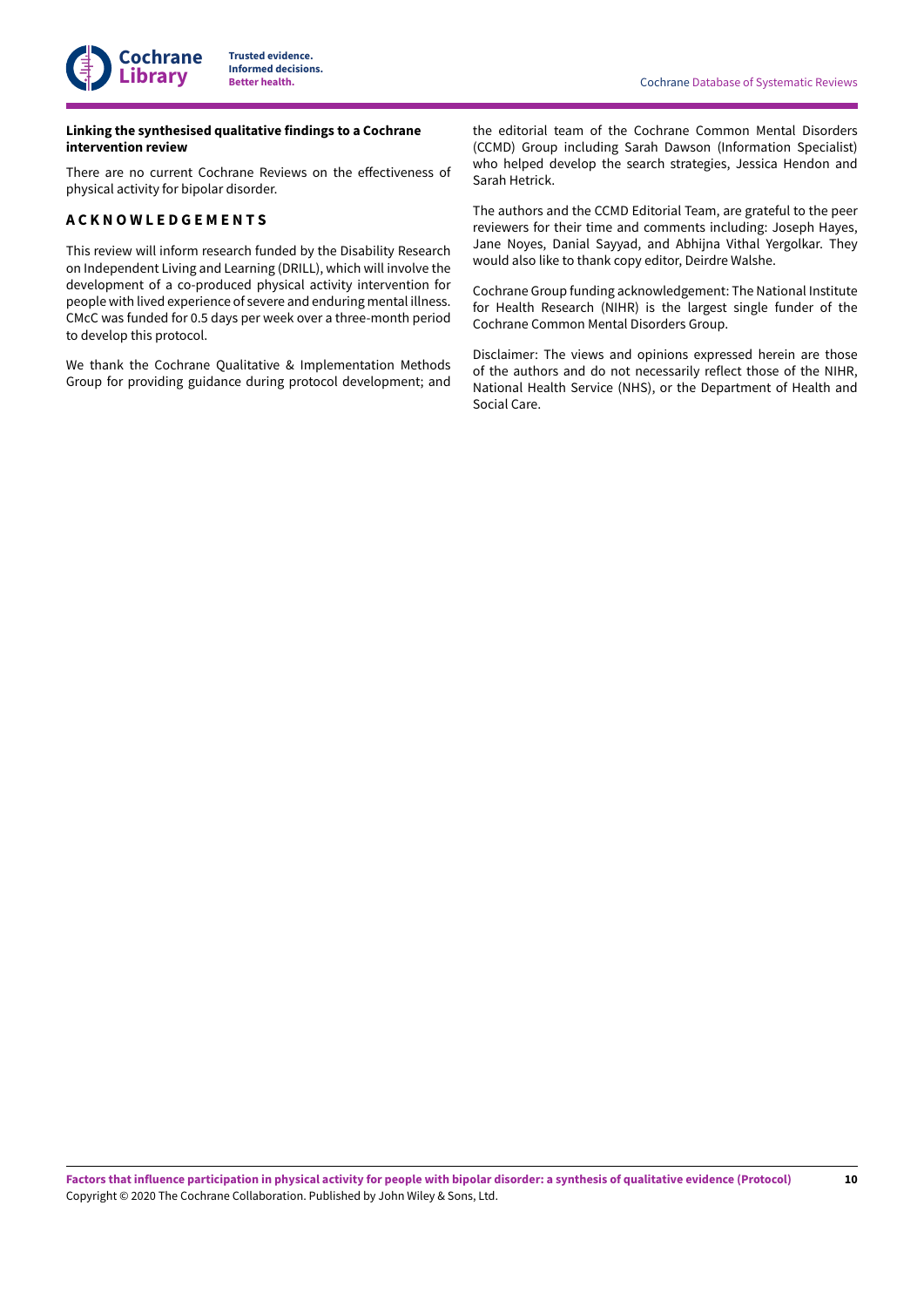

# **REFERENCES**

# <span id="page-13-0"></span>**Additional references**

#### <span id="page-13-14"></span>**Ames 2017**

Ames HMR, Glenton C, Lewin S. Parents' and informal caregivers' views and experiences of communication about routine childhood vaccination: a synthesis of qualitative evidence. *Cochrane Database of Systematic Reviews* 2017, Issue 2. [DOI: [10.1002/14651858.CD011787.pub2\]](https://doi.org/10.1002%2F14651858.CD011787.pub2)

#### <span id="page-13-12"></span>**APA 2013**

American Psychiatric Association. Diagnostic and Statistical Manual of Mental Disorders. 5th Edition. Washington, DC: American Psychiatric Association, 2013.

#### <span id="page-13-10"></span>**Argent 2018**

Argent R, Daly A, Caulfield B. Patient involvement with homebased exercise programs: can connected health interventions influence adherence?. *JMIR Mhealth Uhealth* 2018;**6**(3):e47. [DOI: [10.2196/mhealth.8518](https://doi.org/10.2196%2Fmhealth.8518); 29496655; 5856927]

#### <span id="page-13-5"></span>**Baldessarini 2010**

Baldessarini RJ, Bolzani L, Cruz N, Jones PB, Lai M, Lepri B, et al. Onset-age of bipolar disorders at six international sites. *Journal of Aective Disorders* 2010;**121**(1-2):143-6. [PUBMED: 19560827]

#### <span id="page-13-17"></span>**Barnett-Page 2009**

Barnett-Page E, Thomas J. Methods for the synthesis of qualitative research: a critical review. *BMC Medical Research Methodology* 2009;**9**:59. [DOI: [10.1186/1471-2288-9-59](https://doi.org/10.1186%2F1471-2288-9-59)]

#### <span id="page-13-8"></span>**Bartels 2018**

Bartels SJ, Aschbrenner KA, Pratt SI, Naslund JA, Scherer EA, Zubkoff L, et al. Implementation of a lifestyle intervention for people with serious mental illness in state-funded mental health centers. *Psychiatric Services* 2018;**69**(6):664-70. [DOI: [10.1176/appi.ps.201700368](https://doi.org/10.1176%2Fappi.ps.201700368); PUBMED: 29606077]

#### <span id="page-13-7"></span>**Bauer 2016**

Bauer IE, Gálvez JF, Hamilton JE, Balanzá-Martínez V, Zunta-Soares GB, Soares JC, et al. Lifestyle interventions targeting dietary habits and exercise in bipolar disorder: a systematic review. *Journal of Psychiatric Research* 2016;**74**:1-7. [DOI: [10.1016/j.jpsychires.2015.12.006\]](https://doi.org/10.1016%2Fj.jpsychires.2015.12.006)

#### <span id="page-13-1"></span>**BHF 2017**

British Heart Foundation. Physical inactivity and sedentary behaviour report 2017. Accessed at www.bhf.org.uk/ informationsupport/publications/statistics/physical-inactivityreport-2017 (accessed 23 January 2019).

#### <span id="page-13-4"></span>**Birmaher 2013**

Birmaher B. Bipolar disorder in children and adolescents. *Child and Adolescent Mental Health* 2013;**18**(3):1-17. [DOI: [10.1111/](https://doi.org/10.1111%2Fcamh.12021) [camh.12021\]](https://doi.org/10.1111%2Fcamh.12021)

# <span id="page-13-18"></span>**Bohren 2017**

Bohren MA, Hofmeyr GJ, Sakala C, Fukuzawa RK, Cuthbert A. Continuous support for women during childbirth. *Cochrane*

*Database of Systematic Reviews* 2017, Issue 7. [DOI: [10.1002/14651858.CD003766.pub6\]](https://doi.org/10.1002%2F14651858.CD003766.pub6)

#### <span id="page-13-13"></span>**Booth 2013**

Booth A, Harris J, Croot E, Springett J, Campbell F, Wilkins E. Towards a methodology for cluster searching to provide conceptual and contextual "richness" for systematic reviews of complex interventions: case study (CLUSTER). *BMC Medical Research Methodology* 2013;**13**:118.

## <span id="page-13-15"></span>**Booth 2015**

Booth A, Carroll C. How to build up the actionable knowledge base: the role of the 'best fit' framework synthesis for studies of improvement in healthcare. *BMJ Quality & Safety* 2015;**24**(11):700-8.

# <span id="page-13-16"></span>**Booth 2016**

Booth A, Noyes J, Flemming K, Gerardus A, Wahlster P, Van Der Wilt GJ, et al. Guidance on choosing qualitative evidence synthesis methods for use in health technology assessments of complex interventions. 2016. www.integrate-hta.eu/wpcontent/uploads/2016/02/Guidance-on-choosing-qualitativeevidence-synthesis-methods-for-use-in-HTA-of-complexinterventions.pdf (accessed 28 January 2020).

## <span id="page-13-6"></span>**Bortolato 2017**

Bortolato B, Köhler CA, Evangelou E, Leon-Caballero J, Solmi M, Stubbs B, et al. Systematic assessment of environmental risk factors for bipolar disorder: an umbrella review of systematic reviews and meta-analyses. *Bipolar Disorders* 2017;**19**(2):84-96. [DOI: [10.1111/bdi.12490\]](https://doi.org/10.1111%2Fbdi.12490)

# <span id="page-13-11"></span>**Breedvelt 2019**

Breedvelt J, Amanvermez Y, Harrer M, Karyotaki E, Gilbody S, Bockting C, et al. The effects of meditation, yoga, and mindfulness on depression, anxiety, and stress in tertiary education students: a meta-analysis. *Frontiers in Psychiatry* 2019;**10**:193. [DOI: [10.3389/fpsyt.2019.00193\]](https://doi.org/10.3389%2Ffpsyt.2019.00193)

#### <span id="page-13-3"></span>**Bélanger 2011**

Bélanger M, Casey M, Cormier M. Maintenance and decline of physical activity during adolescence: insights from a qualitative study. *International Journal of Behavioral Nutrition and Physical Activity* 2011;**8**:117. [DOI: [10.1186/1479-5868-8-117](https://doi.org/10.1186%2F1479-5868-8-117)]

# <span id="page-13-2"></span>**Carless 2008**

Carless D, Douglas K. The contribution of exercise and sport to mental health promotion in serious mental illness: an interpretive project. *International Journal of Mental Health Promotion* 2008;**10**(4):5-12. [DOI: [10.1080/14623730.2008.9721771\]](https://doi.org/10.1080%2F14623730.2008.9721771)

## <span id="page-13-9"></span>**Carpenter 2010**

Carpenter CJ. A meta-analysis of the effectiveness of health belief model variables in predicting behavior. *Health Communication* 2010;**25**(8):661-9. [DOI: [10.1080/10410236.2010.521906](https://doi.org/10.1080%2F10410236.2010.521906)]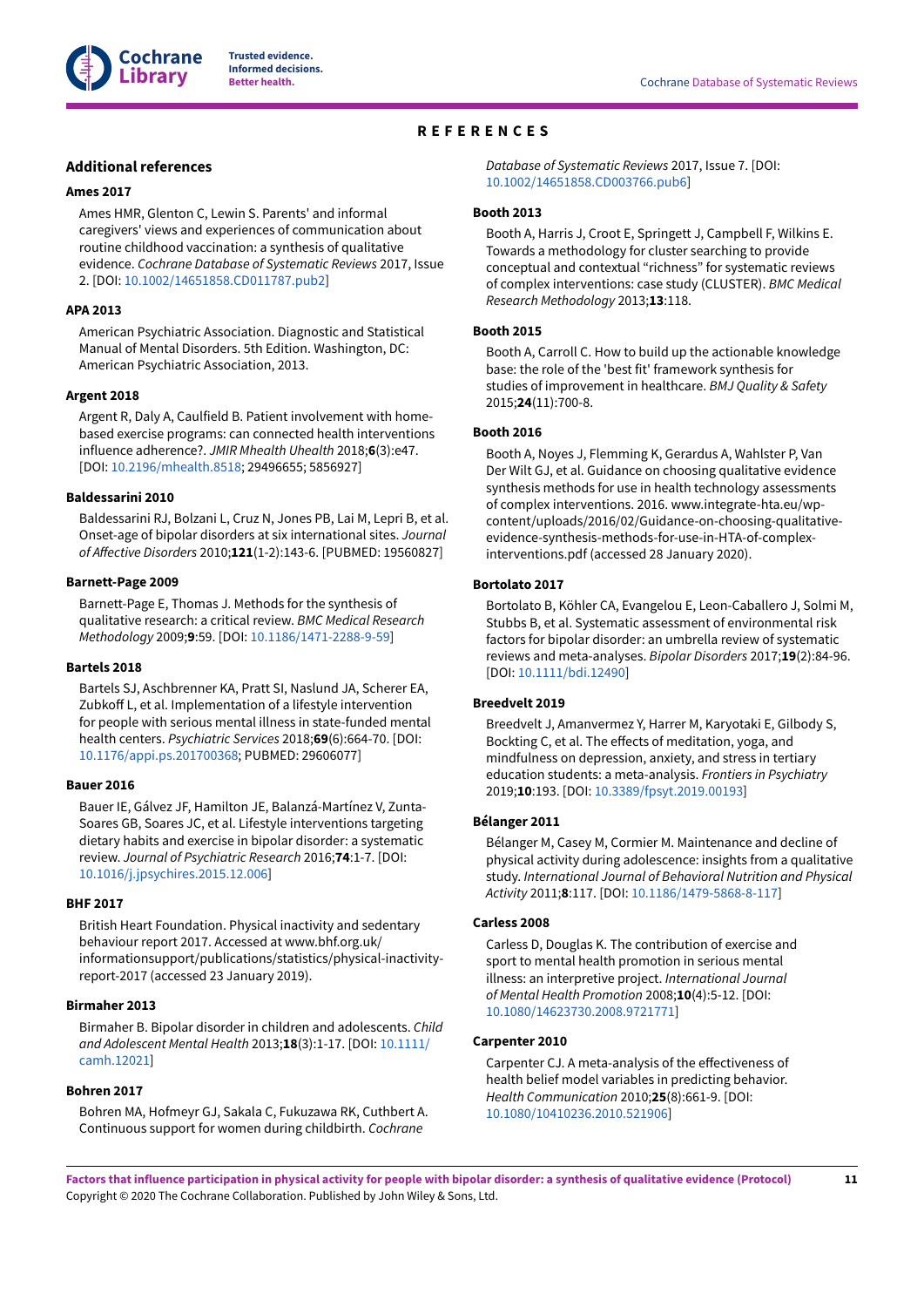

# <span id="page-14-18"></span>**Carroll 2011**

Carroll C, Booth A, Cooper K. A worked example of "best fit" framework synthesis: a systematic review of views concerning the taking of some potential chemopreventive agents. *BMC Medical Research Methodology* 2011;**11**:29. [DOI: [10.1186/1471-2288-11-29](https://doi.org/10.1186%2F1471-2288-11-29)]

# <span id="page-14-17"></span>**Carroll 2013**

Carroll C, Booth A, Leaviss J, Rick J. "Best fit" framework synthesis: refining the method. *BMC Medical Research Methodology* 2013;**13**:37. [DOI: [10.1186/1471-2288-13-37\]](https://doi.org/10.1186%2F1471-2288-13-37)

# <span id="page-14-11"></span>**Caspersen 1985**

Caspersen CJ, Powell KE, Christenson GM. Physical activity, exercise, and physical fitness: definitions and distinctions for health-related research. *Public Health Reports* 1985;**100**(2):126-31. [PMC1424733; PUBMED: 3920711]

# <span id="page-14-8"></span>**Cassidy 2002**

Cassidy F, Carroll BJ. Vascular risk factors in late onset mania. *Psychological Medicine* 2002;**32**(2):359-62. [DOI: [10.1017/](https://doi.org/10.1017%2FS0033291701004718) [S0033291701004718](https://doi.org/10.1017%2FS0033291701004718)]

# <span id="page-14-13"></span>**Champion 2008**

Champion VL, Skinner CS. The health belief model. In: Glanz K, Rimer BK, Viswanath K editor(s). Health Behavior and Health Education. Theory, Research, and Practice. 4th Edition. San Francisco: Jossey-Bass, 2008:45-62.

# <span id="page-14-7"></span>**Chengappa 2003**

Chengappa KN, Kupfer DJ, Frank E, Houck PR, Grochocinski VJ, Cluss PA, et al. Relationship of birth cohort and early age at onset of illness in a bipolar disorder case registry. *American Journal of Psychiatry* 2003;**160**(9):1636-42. [PUBMED: 12944339]

# <span id="page-14-4"></span>**Cole 2010**

Cole F. Physical activity for its mental health benefits: conceptualising participation within the Model of Human Occupation. *British Journal of Occupational Therapy* 2010;**73**(12):607-15. [DOI: [10.4276/030802210X12918167234280\]](https://doi.org/10.4276%2F030802210X12918167234280)

# <span id="page-14-6"></span>**Coleman 2008**

Coleman L, Cox L, Roker D. Girls and young women's participation in physical activity: psychological and social influences. *Health Education Research* 2008;**23**(4):633-47. [DOI: [10.1093/her/cym040\]](https://doi.org/10.1093%2Fher%2Fcym040)

# <span id="page-14-19"></span>**Colvin 2013**

Colvin CJ, Heer J, Winterton L, Mellenkamp M, Glenton C, Noyes J, et al. A systematic review of qualitative evidence on barriers and facilitators to the implementation of task-shifting in midwifery services. *Midwifery* 2013;**29**(10):1211-21. [DOI: [10.1016/j.midw.2013.05.001](https://doi.org/10.1016%2Fj.midw.2013.05.001)]

# <span id="page-14-12"></span>**Cotman 2007**

Cotman CW, Berchtold NC, Christie LA. Exercise builds brain health: key roles of growth factor cascades and inflammation. *Trends in Neurosciences* 2007;**30**(9):464-72. [DOI: [10.1016/](https://doi.org/10.1016%2Fj.tins.2007.06.011) [j.tins.2007.06.011](https://doi.org/10.1016%2Fj.tins.2007.06.011); PUBMED: 17765329]

# <span id="page-14-9"></span>**Craddock 1999**

Craddock N, Jones I. Genetics of bipolar disorder. *Journal of Medical Genetics* 1999;**36**(8):585-94. [DOI: [10.1111/](https://doi.org/10.1111%2Fj.1399-5618.2005.00181.x) [j.1399-5618.2005.00181.x](https://doi.org/10.1111%2Fj.1399-5618.2005.00181.x)]

# <span id="page-14-10"></span>**Craddock 2013**

Craddock N, Sklar P. Genetics of bipolar disorder. *Lancet* 2013;**381**(9878):1654-62. [DOI: [10.1016/S0140-6736\(13\)60855-7](https://doi.org/10.1016%2FS0140-6736%2813%2960855-7)]

# <span id="page-14-15"></span>**Crone 2008**

Crone D, Guy H. 'I know it is only exercise, but to me it is something that keeps me going': a qualitative approach to understanding mental health service users' experiences of sports therapy. *International Journal of Mental Health Nursing* 2008;**17**(3):197-207. [DOI: [10.1111/j.1447-0349.2008.00529.x;](https://doi.org/10.1111%2Fj.1447-0349.2008.00529.x) PUBMED: 18460081]

# <span id="page-14-2"></span>**Cross-Disorder Group 2013**

Cross-Disorder Group of the Psychiatric Genomics Consortium. Identification of risk loci with shared effects on five major psychiatric disorders: a genome-wide analysis. *Lancet* 2013;**381**(9875):1371-9. [DOI: [10.1016/S0140-6736\(12\)62129-1\]](https://doi.org/10.1016%2FS0140-6736%2812%2962129-1)

# <span id="page-14-1"></span>**De Hert 2011**

De Hert M, Correll CU, Bobes J, Cetkovich-Bakmas M, Cohen D, Asai I, et al. Physical illness in patients with severe mental disorders. I. Prevalence, impact of medications and disparities in health care. *World Psychiatry* 2013;**10**(1):52-77. [DOI: [10.1002/](https://doi.org/10.1002%2Fj.2051-5545.2011.tb00014.x) [j.2051-5545.2011.tb00014.x\]](https://doi.org/10.1002%2Fj.2051-5545.2011.tb00014.x)

# <span id="page-14-14"></span>**de Hert 2013**

de Hert M, Correll CU, Bobes J, Cetkovich-Bakmas M, Cohen D, Asai I, et al. Physical illness in patients with severe mental disorders. I. Prevalence, impact of medications and disparities in health care. *Work Psychiatry* 2013;**10**(1):52-77. [DOI: [10.1002/](https://doi.org/10.1002%2Fj.2051-5545.2011.tb00014.x) [j.2051-5545.2011.tb00014.x\]](https://doi.org/10.1002%2Fj.2051-5545.2011.tb00014.x)

# <span id="page-14-3"></span>**de Sá Filho 2015**

de Sá Filho AS, de Souza Moura AM, Lamego MK, Ferreira Rocha NB, Paes F, Oliveira C, et al. Potential therapeutic effects of physical exercise for bipolar disorder. *CNS & Neurological Disorders - Drug Targets* 2015;**14**(10):1255-9. [DOI: [10.2174/1871527315666151111122219](https://doi.org/10.2174%2F1871527315666151111122219)]

# <span id="page-14-0"></span>**Ding 2016**

Ding D, Lawson KD, Kolbe-Alexander TL, Finkelstein EA, Katzmarzyk PT, van Mechelen W, et al. Lancet Physical Activity Series 2 Executive Committee. The economic burden of physical inactivity: a global analysis of major non-communicable diseases. *Lancet* 2016;**388**(10051):1311-24. [DOI: [10.1016/](https://doi.org/10.1016%2FS0140-6736%2816%2930383-X) [S0140-6736\(16\)30383-X\]](https://doi.org/10.1016%2FS0140-6736%2816%2930383-X)

# <span id="page-14-16"></span>**Dishman 1985**

Dishman RK, Sallis JF, Orenstein DR. The determinants of physical activity and exercise. *Public Health Reports* 1985;**100**(2):158-71. [MEDLINE: 3920714; PMC1424729]

# <span id="page-14-5"></span>**Dunmith 2011**

Dumith SC, Gigante DP, Domingues MR, Kohl HW 3rd. Physical activity change during adolescence: a systematic review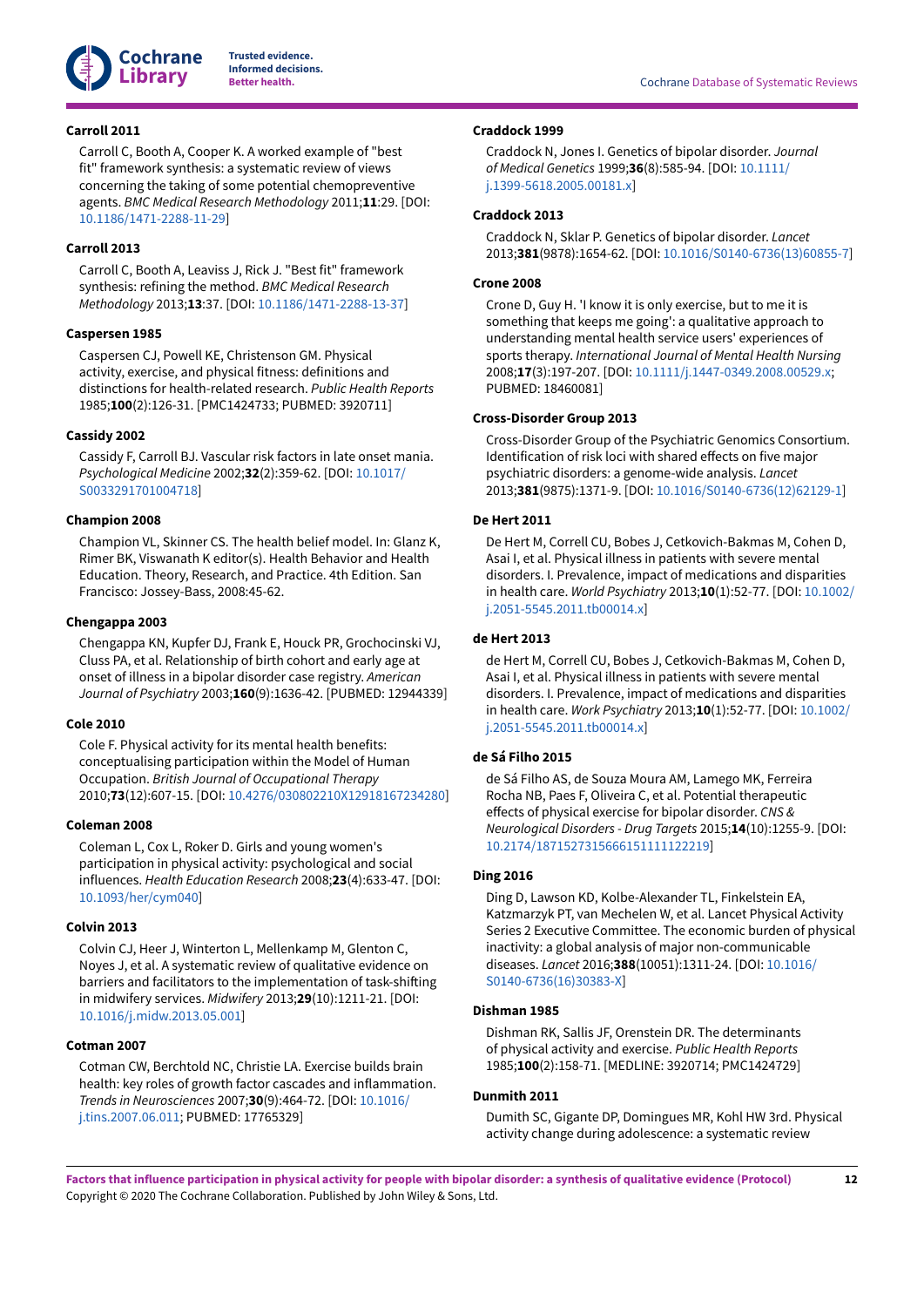

and a pooled analysis. *International Journal of Epidemiology* 2011;**40**(3):685-98. [DOI: [10.1093/ije/dyq272\]](https://doi.org/10.1093%2Fije%2Fdyq272)

## <span id="page-15-8"></span>**Ehrlich 2015**

Ehrlich C, Kendall E, Frey N, Denton M, Kisely S. Consensus building to improve the physical health of people with severe mental illness: a qualitative outcome mapping study. *BMC Health Services Research* 2015;**15**:83. [DOI: [10.1186/](https://doi.org/10.1186%2Fs12913-015-0744-0) [s12913-015-0744-0](https://doi.org/10.1186%2Fs12913-015-0744-0); PMC4351836; PUBMED: 25879760]

# <span id="page-15-0"></span>**Elliott 2016**

Elliott I. Poverty and mental health. A review to inform the Joseph Rowntree Foundation's Anti-Poverty Strategy. www.mentalhealth.org.uk/sites/default/files/Poverty%20and %20Mental%20Health.pdf (accessed 24 January 2019).

## <span id="page-15-6"></span>**Ellis 2007**

Ellis N, Crone D, Davey R, Grogan S. Exercise interventions as an adjunct therapy for psychosis: a critical review. *British Journal of Clinical Psychology* 2007;**46**(Pt 1):95-111. [PUBMED: 17472204]

#### <span id="page-15-15"></span>**EndNote 2019 [Computer program]**

Clarivate Analytics. EndNote. Philadelphia: Clarivate Analytics, 2019.

## <span id="page-15-11"></span>**Ernst 2006**

Ernst C, Olson AK, Pinel JP, Lam RW, Christie BR. Antidepressant effects of exercise: evidence for an adult-neurogenesis hypothesis?. *Journal of Psychiatry & Neuroscience* 2006;**31**(2):84-92. [PMC1413959; PUBMED: 16575423]

#### <span id="page-15-12"></span>**Fagiolini 2009**

Fagiolini A, Goracci A. The effects of undertreated chronic mental illness in patients with severe mental disorders. *Journal of Clinical Psychiatry* 2009;**70**(Suppl 3):22-9. [DOI: [10.4088/](https://doi.org/10.4088%2FJCP.7075su1c.04) [JCP.7075su1c.04](https://doi.org/10.4088%2FJCP.7075su1c.04)]

# <span id="page-15-7"></span>**Faulkner 1999**

Faulkner G, Biddle S. Exercise as an adjunct treatment for schizophrenia: a review of the literature. *Journal of Mental Health* 1999;**8**(5):441-57. [DOI: [10.1080/09638239917157](https://doi.org/10.1080%2F09638239917157)]

#### <span id="page-15-2"></span>**Firth 2016**

Firth J, Rosenbaum S, Stubbs B, Gorczynski P, Yung AR, Vancampfort D. Motivating factors and barriers towards exercise in severe mental illness: a systematic review and meta-analysis. *Psychological Medicine* 2016;**46**(14):2869-81. [DOI: [10.1017/](https://doi.org/10.1017%2FS0033291716001732) [S0033291716001732](https://doi.org/10.1017%2FS0033291716001732); PMC5080671; PUBMED: 27502153]

## <span id="page-15-5"></span>**Garber 2011**

Garber CE, Blissmer B, Deschenes MR, Franklin BA, Lamonte MJ, Lee IM, et al. American College of Sports Medicine. American College of Sports Medicine position stand. Quantity and quality of exercise for developing and maintaining cardiorespiratory, musculoskeletal, and neuromotor fitness in apparently healthy adults: guidance for prescribing exercise. *Medicine & Science in Sports & Exercise* 2011;**43**(7):1334-59. [DOI: [10.1249/](https://doi.org/10.1249%2FMSS.0b013e318213fefb) [MSS.0b013e318213fefb](https://doi.org/10.1249%2FMSS.0b013e318213fefb); PUBMED: 21694556]

#### <span id="page-15-4"></span>**Garno 2005**

Garno JL, Goldberg JF, Ramirez PM, Ritzler BA. Impact of childhood abuse on the clinical course of bipolar disorder. *British Journal of Psychiatry* 2005;**186**:121-5. [DOI: [10.1192/](https://doi.org/10.1192%2Fbjp.186.2.121) [bjp.186.2.121](https://doi.org/10.1192%2Fbjp.186.2.121)]

## <span id="page-15-13"></span>**Gilbody 2019**

Gilbody S, Peckham E, Bailey D, Arundel C, Heron P, Crosland S, et al. Smoking cessation for people with severe mental illness (SCIMITAR+): a pragmatic randomised controlled trial. *The Lancet Psychiatry* 2019;**6**(5):379-90. [DOI: [10.1016/](https://doi.org/10.1016%2FS2215-0366%2819%2930047-1) [S2215-0366\(19\)30047-1\]](https://doi.org/10.1016%2FS2215-0366%2819%2930047-1)

#### <span id="page-15-9"></span>**Glanz 2010**

Glanz K, Bishop DB. The role of behavioral science theory in development and implementation of public health interventions. *Annual Review of Public Health* 2010;**31**:399-418. [DOI: [10.1146/annurev.publhealth.012809.103604](https://doi.org/10.1146%2Fannurev.publhealth.012809.103604)]

#### <span id="page-15-16"></span>**Glenton 2013**

Glenton C, Colvin C, Carlsen B, Swartz A, Lewin S, Noyes J, et al. Barriers and facilitators to the implementation of lay health worker programmes to improve access to maternal and child health: qualitative evidence synthesis. *Cochrane Database of Systematic Reviews* 2013, Issue 10. [DOI: [10.1002/14651858.CD010414.pub2\]](https://doi.org/10.1002%2F14651858.CD010414.pub2)

#### <span id="page-15-1"></span>**Glowacki 2017**

Glowacki K, Duncan MJ, Gainforth H, Faulkner G. Barriers and facilitators to physical activity and exercise among adults with depression: a scoping review. *Mental Health & Physical Activity* 2017;**13**:108-19. [DOI: [10.1016/j.mhpa.2017.10.001](https://doi.org/10.1016%2Fj.mhpa.2017.10.001)]

## <span id="page-15-3"></span>**Goodwin 2007**

Goodwin FK, Redfield Jamison K. Manic-Depressive Illness: Bipolar Disorders and Recurrent Depression. 2nd Edition. New York (NY): Oxford University Press, 2007.

#### <span id="page-15-18"></span>**GRADE Working Group 2004**

GRADE Working Group. Grading quality of evidence and strength of recommendations. *BMJ* 2004;**328**:1490-4. [DOI: [10.1136/bmj.328.7454.1490](https://doi.org/10.1136%2Fbmj.328.7454.1490)]

#### <span id="page-15-17"></span>**Gristwood 2011**

Gristwood J. Applying the Health Belief Model to physical activity engagement among older adults. *Illuminare: a Student Journal in Recreation, Parks, and Leisure Studies* 2011;**9**(1):59-71.

## <span id="page-15-14"></span>**Harris 2018**

Harris JL, Booth A, Cargo M, Hannes K, Harden A, Flemming K, et al. Cochrane Qualitative and Implementation Methods Group guidance series-paper 2: methods for question formulation, searching, and protocol development for qualitative evidence synthesis. *Journal of Clinical Epidemiology* 2018;**97**:39-48. [DOI: [10.1016/j.jclinepi.2017.10.023;](https://doi.org/10.1016%2Fj.jclinepi.2017.10.023) PUBMED: 29248725]

## <span id="page-15-10"></span>**Hayes 2017**

Hayes JF, Marston L, Walters K, King MB, Osborn DP. Mortality gap for people with bipolar disorder and schizophrenia: UKbased cohort study 2000-2014. *British Journal of Psychiatry*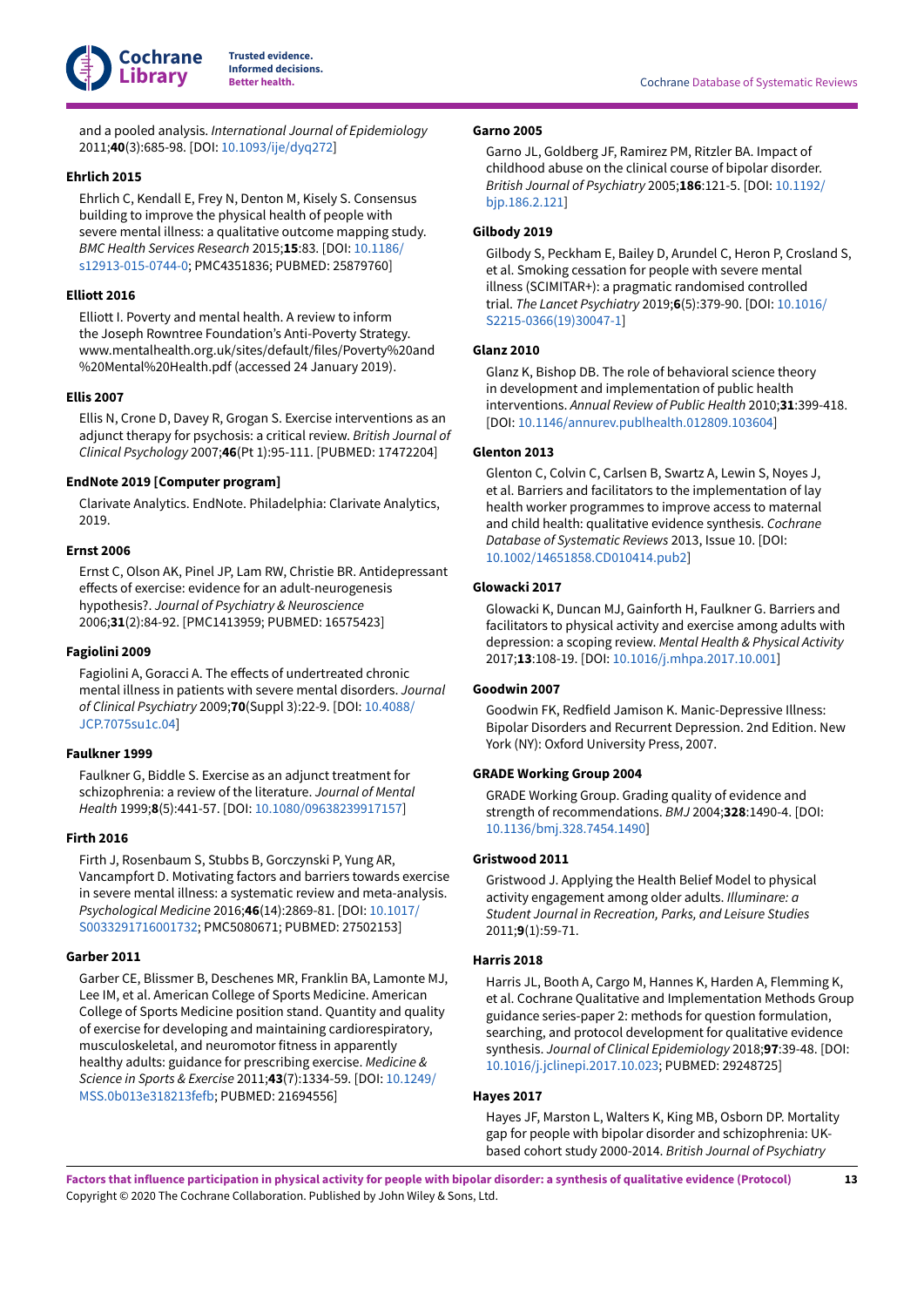

2017;**211**(3):175-81. [DOI: [10.1192/bjp.bp.117.202606;](https://doi.org/10.1192%2Fbjp.bp.117.202606) PMC5579328; PUBMED: 28684403]

## <span id="page-16-8"></span>**Herring 2015**

Herring MP, Kline CE, O'Connor PJ. Effects of exercise on sleep among young women with Generalized Anxiety Disorder. *Mental Health and Physical Activity* 2015;**9**:59-66.

# <span id="page-16-17"></span>**Higgins 2017**

Higgins JP, Altman DG, Sterne JA (editors). Chapter 8: Assessing risk of bias in included studies. In: Higgins JP, Churchill R, Chandler J, Cumpston MS, editor(s), Cochrane Handbook for Systematic Reviews of Interventions version 5.2.0 (updated June 2017). The Cochrane Collaboration, 2017. Available from www.training.cochrane.org/handbook. Version 5.2.0 (updated June 2017). Chichester: John Wiley & Sons.

## <span id="page-16-4"></span>**Hirschfield 2000**

Hirschfeld RM, Williams JB, Spitzer RL, Calabrese JR, Flynn L, Keck PE Jr, et al. Development and validation of a screening instrument for bipolar spectrum disorder: the Mood Disorder Questionnaire. *American Journal of Psychiatry* 2000;**157**(11):1873-5. [DOI: [10.1176/appi.ajp.157.11.1873\]](https://doi.org/10.1176%2Fappi.ajp.157.11.1873)

## <span id="page-16-1"></span>**Hoare 2016**

Hoare E, Milton K, Foster C, Allender S. The associations between sedentary behaviour and mental health among adolescents: a systematic review. *International Journal of Behavioral Nutrition and Physical Activity* 2016;**13**(1):108. [DOI: [10.1186/s12966-016-0432-4\]](https://doi.org/10.1186%2Fs12966-016-0432-4)

## <span id="page-16-5"></span>**Hochbaum 1958**

Hochbaum G. Public participation in medical screening programs: a sociopsychological study. Public Health Service Publication no. 572. Washington, DC: US Government Printing Office, 1958.

# <span id="page-16-3"></span>**Hodgson 2011**

Hodgson MH, McCulloch HP, Fox KR. The experiences of people with severe and enduring mental illness engaged in a physical activity programme integrated into the mental health service. *Mental Health and Physical Activity* 2011;**4**(1):23-9. [DOI: [10.1016/j.mhpa.2011.01.002](https://doi.org/10.1016%2Fj.mhpa.2011.01.002)]

# <span id="page-16-14"></span>**Ho7mann 2014**

Hoffmann TC, Glasziou PP, Boutron I, Milne R, Perera R, Moher D, et al. Better reporting of interventions: template for intervention description and replication (TIDierR) checklist and guide. *BMJ* 2014;**348**:g1687. [DOI: [10.1136/bmj.g1687\]](https://doi.org/10.1136%2Fbmj.g1687)

#### <span id="page-16-15"></span>**Hosseini 2017**

Hosseini H, Moradi R, Kazemi A, Sadat Shahshahani M. Determinants of physical activity in middle-aged women in Isfahan using the health belief model. *Journal of Education and Health Promotion* 2017;**6**:26. [DOI: [10.4103/jehp.jehp\\_68\\_15](https://doi.org/10.4103%2Fjehp.jehp_68_15)]

## <span id="page-16-10"></span>**Janz 1984**

Janz NK, Becker MH. The Health Belief Model: a decade later. *Health Education Quarterly* 1984;**11**(1):1-47. [DOI: [10.1177/109019818401100101\]](https://doi.org/10.1177%2F109019818401100101)

# <span id="page-16-9"></span>**Johnston 2008**

Johnston M, Dixon D. Current issues and new directions in psychology and health: what happened to behaviour in the decade of behaviour?. *Psychology and Health* 2008;**23**(5):509-13. [EMBASE: 10.1080/08870440701816728]

# <span id="page-16-12"></span>**Jones 2005**

Jones F, Harris P, Waller H, Coggins A. Adherence to an exercise prescription scheme: the role of expectations, selfefficacy, stage of change and psychological well-being. *British Journal of Health Psychology* 2005;**10**(Pt 3):359-78. [DOI: [10.1348/135910704X24798;](https://doi.org/10.1348%2F135910704X24798) PUBMED: 16238853]

#### <span id="page-16-6"></span>**Jones 2014**

Jones CJ, Smith H, Llewellyn C. Evaluating the effectiveness of health belief model interventions in improving adherence: a systematic review. *Health Psychology Review* 2014;**8**(3):253-69. [DOI: [10.1080/17437199.2013.802623](https://doi.org/10.1080%2F17437199.2013.802623)]

## <span id="page-16-13"></span>**Karimi-Shahanjarini 2019**

Karimi-Shahanjarini A, Shakibazadeh E, Rashidian A, Hajimiri K, Glenton C, Noyes J, et al. Barriers and facilitators to the implementation of doctor-nurse substitution strategies in primary care: a qualitative evidence synthesis. *Cochrane Database of Systematic Reviews* 2019, Issue 4. [DOI: [10.1002/14651858.CD010412.pub2\]](https://doi.org/10.1002%2F14651858.CD010412.pub2)

## <span id="page-16-16"></span>**Kasser 2012**

Kasser SL, Kosma M. Health beliefs and physical activity behavior in adults with multiple sclerosis. *Disability Health Journal* 2012;**5**(4):261-8. [DOI: [10.1016/j.dhjo.2012.07.001](https://doi.org/10.1016%2Fj.dhjo.2012.07.001)]

## <span id="page-16-2"></span>**Kilbourne 2007**

Kilbourne AM, Brar JS, Drayer RA, Xu X, Post EP. Cardiovascular disease and metabolic risk factors in male patients with schizophrenia, schizoaffective disorder, and bipolar disorder. *Psychosomatics* 2007;**48**(5):412-7. [DOI: [10.1176/](https://doi.org/10.1176%2Fappi.psy.48.5.412) [appi.psy.48.5.412](https://doi.org/10.1176%2Fappi.psy.48.5.412)]

# <span id="page-16-11"></span>**Kisely 2007**

Kisely S, Smith M, Lawrence D, Cox M, Campbell LA, Maaten S. Inequitable access for mentally ill patients to some medically necessary procedures. *Canadian Medical Association Journal* 2007;**176**(6):779-84. [PMC1808525]

#### <span id="page-16-7"></span>**Kucyi 2010**

Kucyi A, Alsuwaidan MT, Liauw SS, McIntyre RS. Aerobic physical exercise as a possible treatment for neurocognitive dysfunction in bipolar disorder. *Postgraduate Medicine* 2010;**122**(6):107-16. [DOI: [10.3810/pgm.2010.11.2228;](https://doi.org/10.3810%2Fpgm.2010.11.2228) PUBMED: 21084787]

# <span id="page-16-0"></span>**Kyu 2016**

Kyu HH, Backman VF, Alexander LT, Mumford JE, Afshin A, Estep K, et al. Physical activity and risk of breast cancer, colon cancer, diabetes, ischemic heart disease, and ischemic stroke events: systematic review and dose-response meta-analysis for the Global Burden of Disease Study 2013. *BMJ* 2016;**354**:i3857. [DOI: [10.1136/bmj.i3857](https://doi.org/10.1136%2Fbmj.i3857)]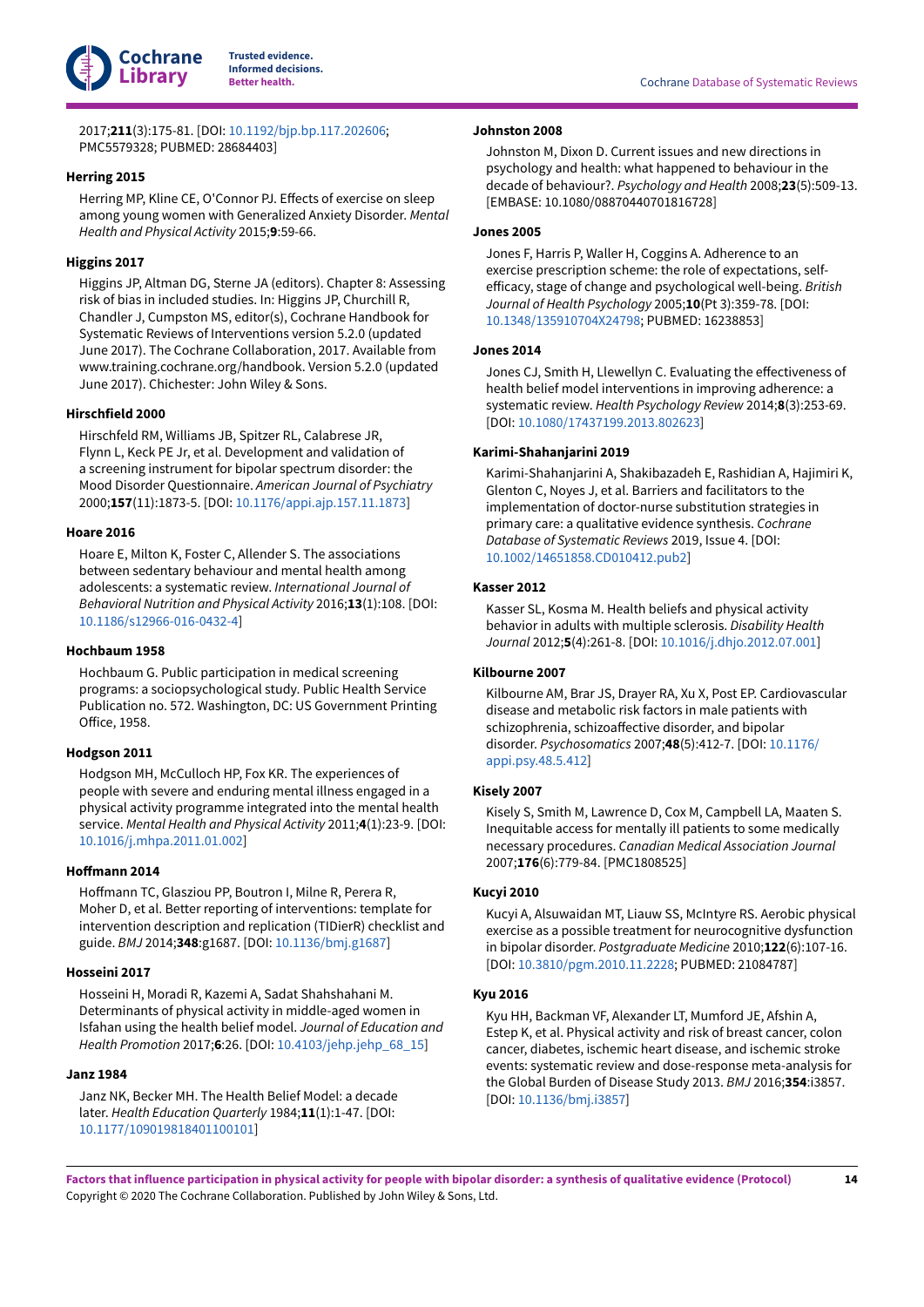

# <span id="page-17-12"></span>**Lawrence 2010**

Lawrence D, Kisely S. Review: inequalities in healthcare provision for people with severe mental illness. *Journal of Psychopharmacology* 2010;**24**(4):61-8. [DOI: [10.1177/1359786810382058;](https://doi.org/10.1177%2F1359786810382058) PUBMED: 20923921]

# <span id="page-17-6"></span>**Leboyer 2005**

Leboyer M, Henry C, Paillere-Martinot ML, Bellivier F. Age at onset in bipolar aLective disorders: a review. *Bipolar Disorders* 2005;**7**(2):111-8. [DOI: [10.1111/j.1399-5618.2005.00181.x\]](https://doi.org/10.1111%2Fj.1399-5618.2005.00181.x)

## <span id="page-17-0"></span>**Lee 2012**

Lee IM, Shiroma EJ, Lobelo F, Puska P, Blair SN, Katzmarzyk PT, Lancet Physical Activity Series Working Group. Effect of physical inactivity on major non-communicable diseases worldwide: an analysis of burden of disease and life expectancy. *Lancet* 2012;**308**(9838):219-29. [DOI: [10.1016/S0140-6736\(12\)61031-9;](https://doi.org/10.1016%2FS0140-6736%2812%2961031-9) PUBMED: 22818936]

## <span id="page-17-17"></span>**Lewin 2018**

Lewin S, Booth A, Glenton C, Munthe-Kaas H, Rashidian A, Wainwright M, et al. Applying GRADE-CERQual to qualitative evidence synthesis findings: introduction to the series. *Implementation Science* 2018;**13**(Suppl 1):2. [DOI: [10.1186/](https://doi.org/10.1186%2Fs13012-017-0688-3) [s13012-017-0688-3](https://doi.org/10.1186%2Fs13012-017-0688-3)]

# <span id="page-17-7"></span>**Marangoni 2016**

Marangoni C, Hernandez M, Faedda GL. The role of environmental exposures as risk factors for bipolar disorder: a systematic review of longitudinal studies. Journal of Affective *Disorders* 2016;**193**:165-74. [DOI: [10.1016/j.jad.2015.12.055](https://doi.org/10.1016%2Fj.jad.2015.12.055)]

#### <span id="page-17-3"></span>**Martins 2015**

Martins J, Marques A, Sarmento H, Carreiro da Costa F. Adolescents' perspectives on the barriers and facilitators of physical activity: a systematic review of qualitative studies. *Health Education Research* 2015;**30**(5):742-55. [DOI: [10.1093/](https://doi.org/10.1093%2Fher%2Fcyv042) [her/cyv042](https://doi.org/10.1093%2Fher%2Fcyv042)]

#### <span id="page-17-9"></span>**McCartan 2020**

McCartan C, Yap J, Firth J, Stubbs B, Tully M, Best P, et al. Factors that influence participation in physical activity for anxiety or depression: a synthesis of qualitative evidence. *Cochrane Database of Systematic Reviews* 2020, Issue 3. [DOI: [10.1002/14651858.CD013547\]](https://doi.org/10.1002%2F14651858.CD013547)

#### <span id="page-17-10"></span>**Melo 2016**

Melo MC, Daher ED, Albuquerque SG, de Bruin VM. Exercise in bipolar patients: a systematic review. *Journal of Affective Disorders* 2016;**198**:32-8. [DOI: [10.1016/j.jad.2016.03.004\]](https://doi.org/10.1016%2Fj.jad.2016.03.004)

## <span id="page-17-5"></span>**Merikangas 2007**

Merikangas KR, Akiskal HS, Angst J, Greenberg PE, Hirschfield RM, Petukhova M, et al. Lifetime and 12-month prevalence of bipolar spectrum disorder in the National Comorbidity Survey replication. *Archives of General Psychiatry* 2007;**64**(5):543-52. [DOI: [10.1001/archpsyc.64.5.543](https://doi.org/10.1001%2Farchpsyc.64.5.543)]

#### <span id="page-17-4"></span>**Merikangas 2011**

Merikangas KR, Jin R, He JP, Kessler RC, Lee S, Sampson NA, et al. Prevalence and correlates of bipolar spectrum disorder

in the world mental health survey initiative. *Archives of General Psychiatry* 2011;**68**(3):241-51. [DOI: [10.1001/](https://doi.org/10.1001%2Farchgenpsychiatry.2011.12) [archgenpsychiatry.2011.12\]](https://doi.org/10.1001%2Farchgenpsychiatry.2011.12)

#### <span id="page-17-11"></span>**Mitchell 2009**

Mitchell AJ, Malone D, Doebbeling CC. Quality of medical care for people with and without comorbid mental illness and substance misuse: systematic review of comparative studies. *British Journal of Psychiatry* 2009;**194**(6):491-9. [DOI: [10.1192/](https://doi.org/10.1192%2Fbjp.bp.107.045732) [bjp.bp.107.045732](https://doi.org/10.1192%2Fbjp.bp.107.045732)]

#### <span id="page-17-1"></span>**Mullainathan 2014**

Mullainathan S, Shafir E. Scarcity: the True Cost of Not Having Enough. London: Penguin Books, 2014.

## <span id="page-17-18"></span>**Munabi-Babigumira 2017**

Munabi-Babigumira S, Glenton C, Lewin S, Fretheim A, Nabudere H. Factors that influence the provision of intrapartum and postnatal care by skilled birth attendants in low- and middle-income countries: a qualitative evidence synthesis. *Cochrane Database of Systematic Reviews* 2017, Issue 11. [DOI: [10.1002/14651858.CD011558.pub2\]](https://doi.org/10.1002%2F14651858.CD011558.pub2)

## <span id="page-17-16"></span>**Munthe-Kaas 2018**

Munthe-Kass H, Bohren MA, Glenton C, Lewin S, Noyes J, Tunçalp Ö, et al. Applying GRADE-CERQual to qualitative evidence synthesis findings-paper 3: how to assess methodological limitations. *Implementation Science* 2018;**13**(Suppl 1):9. [DOI: [10.1186/s13012-017-0690-9\]](https://doi.org/10.1186%2Fs13012-017-0690-9)

#### <span id="page-17-2"></span>**Naci 2013**

Naci H, Ioannidis JP. Comparative effectiveness of exercise and drug interventions on mortality outcomes: metaepidemiological study. *BMJ* 2013;**347**:f5577. [DOI: [10.1136/](https://doi.org/10.1136%2Fbmj.f5577) [bmj.f5577\]](https://doi.org/10.1136%2Fbmj.f5577)

#### <span id="page-17-13"></span>**Naylor 2016**

Naylor C, Das P, Ross S, Honeyman M, Thompson J, Gilburt H. Bringing together physical and mental health: a new frontier for integrated care. London: King's Fund, 2016.

# <span id="page-17-8"></span>**NICE 2014**

National Institute for Health & Care Excellence (NICE). Physical activity: exercise referral schemes. Public health guideline [PH54]. Published date: September 2014. www.nice.org.uk/ guidance/ph54 (accessed 7 June 2019).

# <span id="page-17-15"></span>**Noyes 2015**

Noyes J, Hendry M, Booth A, Lewin S, Glenton C, Garside R, et al. Guidance for review authors on choice and use of theory in complex intervention reviews. Version 1. London (UK): Cochrane, 2015.

## <span id="page-17-14"></span>**Noyes 2018**

Noyes J, Booth A, Lewin S, Carlsen B, Glenton C, Colvin CJ, et al. Applying GRADE-CERQual to qualitative evidence synthesis findings - paper 6: how to assess relevance of the data. *Implementation Science* 2018;**13**(Suppl 1):4. [DOI: [10.1186/](https://doi.org/10.1186%2Fs13012-017-0693-6) [s13012-017-0693-6\]](https://doi.org/10.1186%2Fs13012-017-0693-6)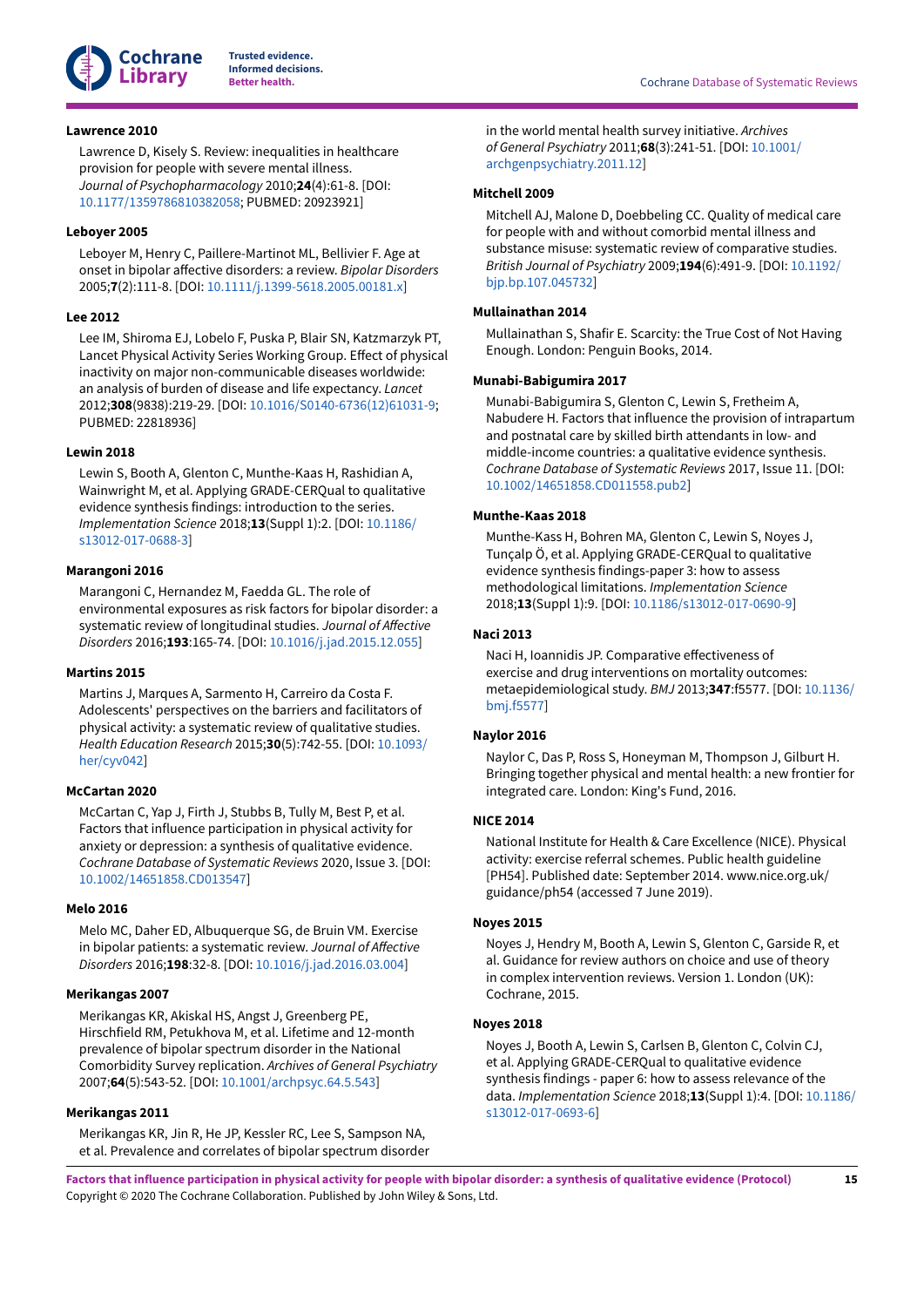

# <span id="page-18-15"></span>**Orji 2012**

Orji R, Vassileva J, Mandryk R. Towards an effective health interventions design: an extension of the Health Belief Model. *Online Journal of Public Health Informatics* 2012;**4**(3):1-31. [DOI: [10.5210/ojphi.v4i3.4321;](https://doi.org/10.5210%2Fojphi.v4i3.4321) PMC3615835; PUBMED: 2356965]

# <span id="page-18-1"></span>**Osborn 2007**

Osborn D, Levy G, Nazareth I, Petersen I, Islam A, King MB. Relative risk of cardiovascular and cancer mortality in people with severe mental illness from the United Kingdom's General Practice Research Database. *Archives of General Psychiatry* 2007;**64**(2):242-9. [DOI: [10.1001/archpsyc.64.2.242\]](https://doi.org/10.1001%2Farchpsyc.64.2.242)

# <span id="page-18-18"></span>**Patton 2002**

Patton MQ. Qualitative Research & Evaluation Methods. 3rd Edition. Thousand Oaks, CA: Sage Publications, 2002.

# <span id="page-18-8"></span>**Peluso 2005**

Peluso MA, Andrade LH. Physical activity and mental health: the association between exercise and mood. *Clinics* 2005;**60**(1):61-70. [DOI: [10.1590/S1807-59322005000100012\]](https://doi.org/10.1590%2FS1807-59322005000100012)

# <span id="page-18-7"></span>**Penedo 2005**

Penedo FJ, Dahn JR. Exercise and well-being: a review of mental and physical health benefits associated with physical activity. *Current Opinion in Psychiatry* 2005;**18**(2):189-93.

# <span id="page-18-6"></span>**Post 2013**

Post RM, Kalivas P. Bipolar disorder and substance misuse: pathological and therapeutic implications of their comorbidity and cross-sensitisation. *British Journal of Psychiatry* 2013;**202**(3):172-6. [DOI: [10.1192/bjp.bp.112.116855](https://doi.org/10.1192%2Fbjp.bp.112.116855)]

# <span id="page-18-9"></span>**Price 2018**

Price N, Williams N, Horton E, Liguori G, Mann S, Jimenez A. Effects of exercise referral schemes on physical activity levels. *Medicine & Science in Sports & Exercise* 2018;**50**(5S):48. [DOI: [10.1249/01.mss.0000535240.84785.24](https://doi.org/10.1249%2F01.mss.0000535240.84785.24)]

# <span id="page-18-5"></span>**Rehm 2019**

Rehm J, Shield KD. Global burden of disease and the impact of mental and addictive disorders. *Current Psychiatry Reports* 2019;**21**(2):10. [DOI: [10.1007/s11920-019-0997-0](https://doi.org/10.1007%2Fs11920-019-0997-0)]

# <span id="page-18-13"></span>**Rosenbaum 2015**

Rosenbaum S, Sherrington C, Tiedemann A. Exercise augmentation compared with usual care for post-traumatic stress disorder: a randomized controlled trial. *Acta Psychiatrica Scandinavica* 2015;**131**(5):350-9. [DOI: [10.1111/acps.12371](https://doi.org/10.1111%2Facps.12371)]

# <span id="page-18-10"></span>**Rosenstock 1960**

Rosenstock IM. What research in motivation suggests for public health. *American Journal of Public Health and the Nation's Health* 1960;**50**:295-302. [DOI: [10.2105/AJPH.50.3\\_Pt\\_1.295](https://doi.org/10.2105%2FAJPH.50.3_Pt_1.295)]

# <span id="page-18-11"></span>**Rosenstock 1974**

Rosenstock IM. Historical origins of the Health Belief Model. *Health Education Monographs* 1974;**2**(4):328-35. [DOI: [10.1177/109019817400200403\]](https://doi.org/10.1177%2F109019817400200403)

# <span id="page-18-2"></span>**Roshanaei-Moghaddam 2009**

Roshanaei-Moghaddam B, Katon W. Premature mortality from general medical illnesses among persons with bipolar disorder: a review. *Psychiatric Services* 2009;**60**(2):147-56. [DOI: [10.1176/](https://doi.org/10.1176%2Fps.2009.60.2.147) [ps.2009.60.2.147\]](https://doi.org/10.1176%2Fps.2009.60.2.147)

# <span id="page-18-4"></span>**Rowland 2018**

Rowland TA, Marwaha S. Epidemiology and risk factors for bipolar disorder. *Therapeutic Advances in Psychopharmacology* 2018;**8**(9):251-69. [DOI: [10.1177/2045125318769235\]](https://doi.org/10.1177%2F2045125318769235)

# <span id="page-18-3"></span>**Schuch 2016**

Schuch FB, Dunn AL, Kanitz AC, Delevatti RS, Fleck MP. Moderators of response in exercise treatment for depression: a systematic review. Journal of Affective Disorders 2016;195:40-9. [DOI: [10.1016/j.jad.2016.01.014;](https://doi.org/10.1016%2Fj.jad.2016.01.014) PUBMED: 26854964]

# <span id="page-18-0"></span>**Schuch 2018**

Schuch FB, Vancampfort D, Firth J, Rosenbaum S, Ward PB, Silva ES, et al. Physical activity and incident depression: a meta-analysis of prospective cohort studies. *American Journal of Psychiatry* 2018;**175**(7):631-48. [DOI: [10.1176/](https://doi.org/10.1176%2Fappi.ajp.2018.17111194) [appi.ajp.2018.17111194](https://doi.org/10.1176%2Fappi.ajp.2018.17111194); PUBMED: 29690792]

# <span id="page-18-16"></span>**Searle 2012**

Searle A, Calnan M, Turner KM, Lawlor DA, Campbell J, Chalder M, et al. General practitioners' beliefs about physical activity for managing depression in primary care. *Mental Health and Physical Activity* 2012;**5**(1):13-9. [EMBASE: 10.1016/ j.mhpa.2011.11.001]

# <span id="page-18-17"></span>**Searle 2014**

Searle A, Haase AM, Chalder M, Fox KR, Taylor AH, Lewis G, et al. Participants' experiences of facilitated physical activity for the management of depression in primary car. *Journal of Health Psychology* 2014;**19**(11):1430-42. [DOI: [10.1177/1359105313493648](https://doi.org/10.1177%2F1359105313493648); PUBMED: 24021723]

# <span id="page-18-19"></span>**Shao 2018**

Shao C, Wang J, Liu J, Tian F, Li H. Effect of a Health Belief Model-based education program on patients' belief, physical activity, and serum uric acid: a randomized controlled trial. *Patient Preference and Adherence* 2018;**12**:1239-45. [DOI: [https://doi.org/10.2147/PPA.S166523](https://doi.org/https%3A%2F%2Fdoi.org%2F10.2147%2FPPA.S166523)]

# <span id="page-18-12"></span>**Steinberg 1985**

Steinberg H, Sykes EA. Introduction to symposium on endorphins and behavioural processes; review of literature on endorphins and exercise. *Pharmacology Biochemistry & Behavior* 1985;**23**(5):857-62. [PUBMED: 3909168]

# <span id="page-18-14"></span>**Strid 2016**

Strid C, Andersson C, Forsell Y, Öjehagen A, Lundh LG. Internetbased cognitive behaviour therapy and physical exercise effects - effects studied by automated telephone assessments in mental ill-health patients; a randomised controlled trial. *British Journal of Clinical Psychology* 2016;**55**(4):414-28. [DOI: [10.1111/](https://doi.org/10.1111%2Fbjc.12111) [bjc.12111](https://doi.org/10.1111%2Fbjc.12111)]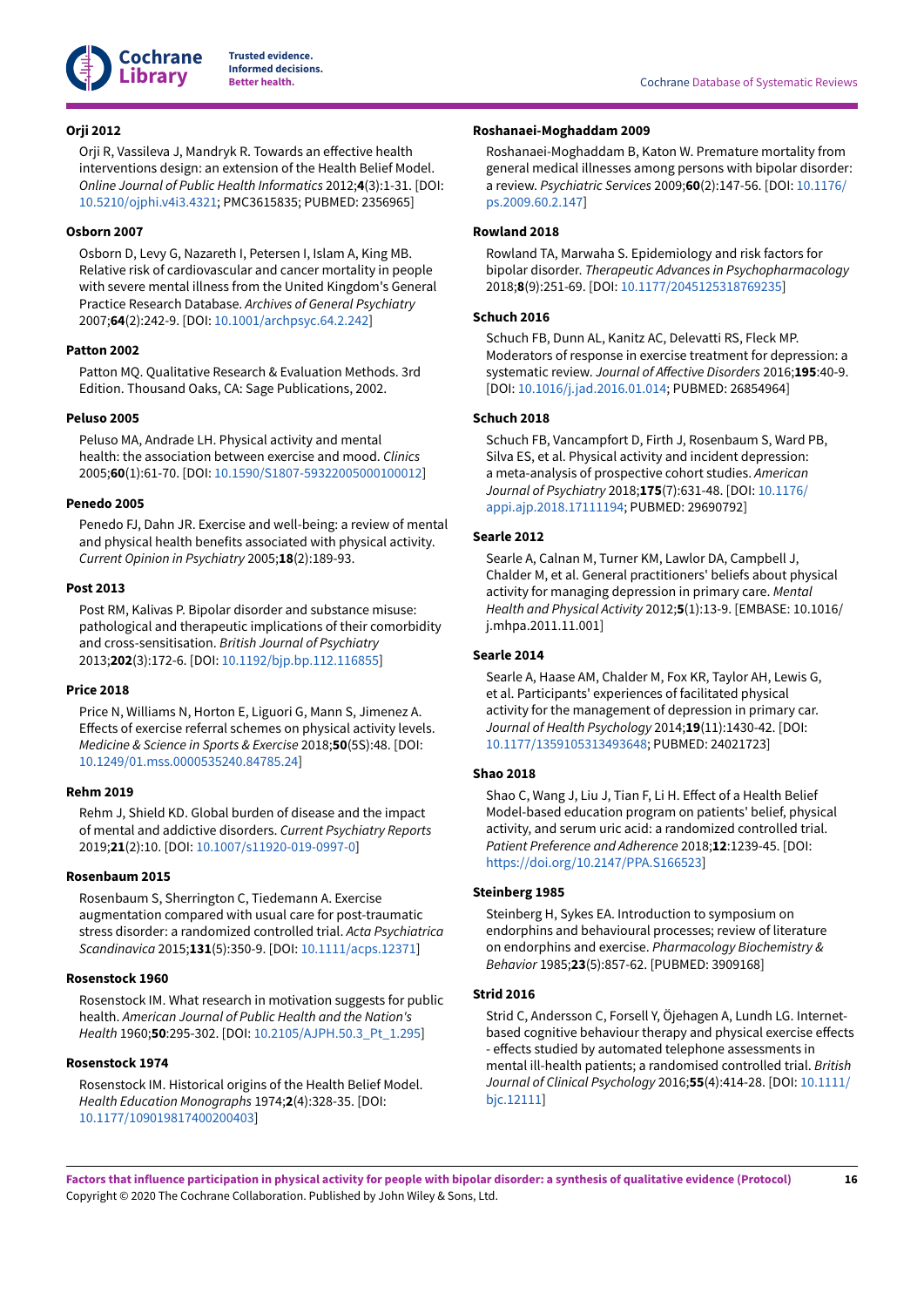

#### <span id="page-19-7"></span>**Ströhle 2009**

Ströhle A. Physical activity, exercise, depression and anxiety disorders. *Journal of Neural Transmission* 2009;**116**(6):777-84. [DOI: [10.1007/s00702-008-0092-x\]](https://doi.org/10.1007%2Fs00702-008-0092-x)

#### <span id="page-19-8"></span>**Stubbs 2018**

Stubbs B, Vancampfort D, Hallgren M, Firth J, Veronese N, Solmi M, et al. EPA guidance on physical activity as a treatment for severe mental illness: a meta-review of the evidence and Position Statement from the European Psychiatric Association (EPA), supported by the International Organization of Physical Therapists in Mental Health (IOPTMH). *European Psychiatry* 2018;**54**:124-44. [DOI: [10.1016/j.eurpsy.2018.07.004](https://doi.org/10.1016%2Fj.eurpsy.2018.07.004)]

#### <span id="page-19-4"></span>**Sylvia 2011**

Sylvia LG, Nierenberg AA, Stange JP, Peckham AD, Deckersbach T. Development of an integrated psychosocial treatment to address the medical burden associated with bipolar disorder. *Journal of Psychiatric Practice* 2011;**17**(3):224-32. [DOI: [10.1097/01.pra.0000398419.82362.32](https://doi.org/10.1097%2F01.pra.0000398419.82362.32); PMC3659403; PUBMED: 21587004]

#### <span id="page-19-14"></span>**Sylvia 2013a**

Sylvia LG, Friedman ES, Kocsis JH, Berstein EE, Brody BD, Kinrys G, et al. Association of exercise with quality of life and mood symptoms in a comparative effectiveness study of bipolar disorder. *Journal of Aective Disorders* 2013;**151**(2):722-7. [DOI: [10.1016/j.jad.2013.07.031\]](https://doi.org/10.1016%2Fj.jad.2013.07.031)

#### <span id="page-19-15"></span>**Sylvia 2013b**

Sylvia LG, Salcedo S, Bernstein EE, Baek JH, Nierenberg AA, Deckersbach T. Nutrition, exercise, and wellness treatment in bipolar disorder: proof of concept for a consolidated intervention. *International Journal of Bipolar Disorders* 2013;**1**(1):24. [DOI: [10.1186/2194-7511-1-24\]](https://doi.org/10.1186%2F2194-7511-1-24)

#### <span id="page-19-18"></span>**Thomas 2008**

Thomas J, Harden A. Methods for the thematic synthesis of qualitative research in systematic reviews. *BMC Medical Research Methodology* 2008;**8**:45. [DOI: [10.1186/1471-2288-8-45\]](https://doi.org/10.1186%2F1471-2288-8-45)

## <span id="page-19-9"></span>**Thomson 2015**

Thomson D, Turner A, Lauder S, Gigler ME, Berk L, Singh AB, et al. A brief review of exercise, bipolar disorder and mechanistic pathways. *Frontiers in Psychology* 2015;**6**:147. [DOI: [10.3389/](https://doi.org/10.3389%2Ffpsyg.2015.00147) [fpsyg.2015.00147\]](https://doi.org/10.3389%2Ffpsyg.2015.00147)

#### <span id="page-19-16"></span>**Tidemalm 2008**

Tidemalm D, Waern M, Stefansson CG, Elofsson S, Runeson B. Excess mortality in persons with severe mental disorder in Sweden: a cohort study of 12,103 individuals with and without contact with psychiatric services. *Clinical Practice and Epidemology in Mental Health* 2008;**4**(23):1-9. [DOI: [10.1186/1745-0179-4-23;](https://doi.org/10.1186%2F1745-0179-4-23) PMC2576252]

#### <span id="page-19-10"></span>**Tsuchiya 2003**

Tsuchiya KJ, Byrne M, Mortensen PB. Risk factors in relation to an emergence of bipolar disorder: a systematic review. *Bipolar Disorders* 2003;**5**(4):231-42. [DOI: [10.1034/](https://doi.org/10.1034%2Fj.1399-5618.2003.00038.x) [j.1399-5618.2003.00038.x](https://doi.org/10.1034%2Fj.1399-5618.2003.00038.x)]

# <span id="page-19-11"></span>**US Dept of HHS 2008**

US Department of Health and Human Services. Physical Activity Guidelines Advisory Committee Report, 2008. health.gov/ paguidelines/2008/report/pdf/committeereport.pdf (accessed 24 January 2019).

# <span id="page-19-2"></span>**Vancampfort 2016**

Vancampfort D, Firth J, Schuch F, Rosenbaum S, De Hert M, Mugisha J, et al. Physical activity and sedentary behavior in people with bipolar disorder: a systematic review and metaanalysis. *Journal of Aective Disorders* 2016;**201**:145-52. [DOI: [10.1016/j.jad.2016.05.020\]](https://doi.org/10.1016%2Fj.jad.2016.05.020)

#### <span id="page-19-3"></span>**Vancampfort 2017**

Vancampfort D, Firth J, Schuch F, Rosenbaum S, Mugisha J, Hallgren M, et al. Sedentary behavior and physical activity levels in people with schizophrenia, bipolar disorder and major depressive disorder: a global systematic review and metaanalysis. *World Psychiatry* 2017;**16**(3):308-15. [DOI: [10.1002/](https://doi.org/10.1002%2Fwps.20458) [wps.20458](https://doi.org/10.1002%2Fwps.20458)]

#### <span id="page-19-13"></span>**Wheeler 2018**

Wheeler AJ, Roennfeldt H, Slattery M, Krinks R, Stewart V. Codesigned recommendations for increasing engagement in structured physical activity for people with serious mental health problems in Australia. *Health & Social Care in the Community* 2018;**26**(6):860-70. [DOI: [10.1111/hsc.12597;](https://doi.org/10.1111%2Fhsc.12597) PUBMED: 30047608]

#### <span id="page-19-17"></span>**WHO 1992**

World Health Organization. The ICD-10 classification of mental and behavioural disorders: clinical descriptions and diagnostic guidelines. Geneva: World Health Organization, 1992.

# <span id="page-19-0"></span>**WHO 2010**

World Health Organization. Global recommendations on physical activity for health. www.who.int/dietphysicalactivity/ publications/9789241599979/en/ (accessed 23 January 2019).

#### <span id="page-19-1"></span>**WHO 2012**

World Health Organization. Recommended levels of physical activity for children aged 5-17 years. Global strategy on diet, physical activity and health. www.who.int/dietphysicalactivity/ factsheet\_ young\_people/en/ (accessed 30 December 2019).

## <span id="page-19-6"></span>**WHO 2014**

World Health Organization. Social determinants of mental health. apps.who.int/iris/bitstream/ handle/10665/112828/9789?sequence=1 (accessed 23 January 2019).

# <span id="page-19-12"></span>**WHO 2018**

World Health Organization. WHO launches ACTIVE: a toolkit for countries to increase physical activity and reduce noncommunicable diseases. who.int/ncds/prevention/physicalactivity/active-toolkit/en/ (accessed 24 January 2019).

## <span id="page-19-5"></span>**Wilkinson 2018**

Wilkinson R, Pickett K. The Inner Level: How More Equal Societies Reduce Stress, Restore Sanity and Improve Everyone's Well-being. London: Penguin Books, 2018.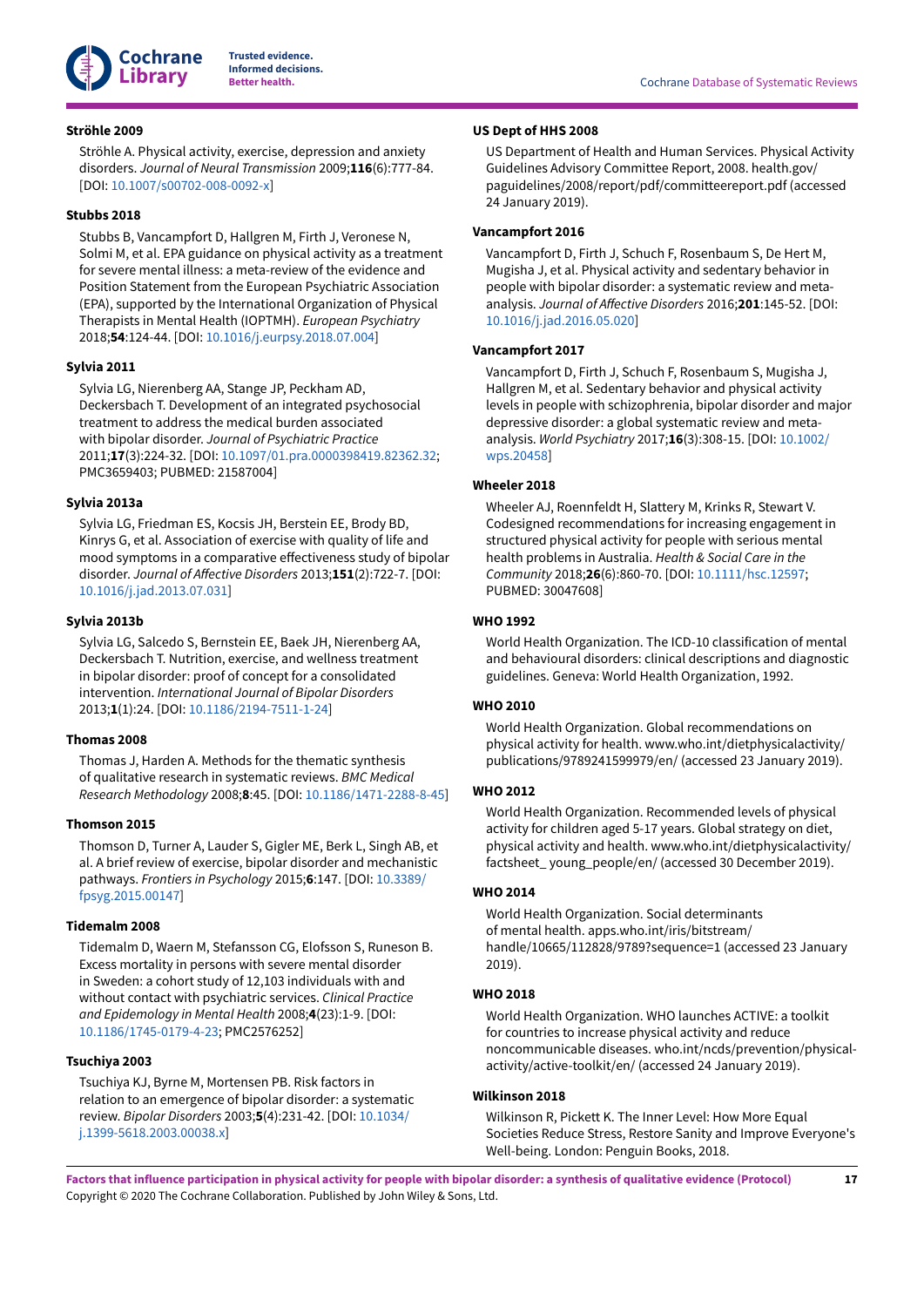

## <span id="page-20-1"></span>**Wilmot 2012**

Wilmot EG, Edwardson CL, Achana FA, Davies MJ, Gorely LJ, Gray K, et al. Sedentary time in adults and the association with diabetes, cardiovascular disease and death: systematic review and meta-analysis. *Diabetologia* 2012;**55**(11):2895-905.

# <span id="page-20-4"></span>**Wright 2012**

Wright K, Armstrong T, Taylor A, Dean S. 'It's a double edged sword': a qualitative analysis of the experiences of exercise amongst people with Bipolar Disorder. Journal of Affective *Disorders* 2012;**136**(3):634-42. [DOI: [10.1016/j.jad.2011.10.017](https://doi.org/10.1016%2Fj.jad.2011.10.017); PUBMED: 22100131]

# <span id="page-20-3"></span>**Wu 2016**

Wu MK, Wang HY, Chen YW, Lin PY, Wu CK, Tseng PT. Significantly higher prevalence rate of asthma and bipolar disorder co-morbidity: a meta-analysis and review under PRISMA

Guidelines. *Medicine (Baltimore)* 2016;**95**(13):e3217. [DOI: [10.1097/MD.0000000000003217](https://doi.org/10.1097%2FMD.0000000000003217); PMC4998549; PUBMED: 27043688]

# <span id="page-20-2"></span>**Wynanden 2012**

Wynaden D, Barr L, Omari O, Fulton A. Evaluation of service users' experiences of participating in an exercise programme at the Western Australian State Forensic Mental Health Services. *International Journal of Mental Health Nursing* 2012;**21**(3):229-35. [DOI: [10.1111/j.1447-0349.2011.00787.x](https://doi.org/10.1111%2Fj.1447-0349.2011.00787.x); PUBMED: 22533330]

# <span id="page-20-5"></span>**Young 2017**

Young SJ, Praskova A, Hayward N, Patterson S. Attending to physical health in mental health services in Australia: a qualitative study of service users' experiences and expectations. *Health & Social Care in the Community* 2017;**25**(2):602-11. [DOI: [10.1111/hsc.12349;](https://doi.org/10.1111%2Fhsc.12349) PUBMED: 27093882]

# <span id="page-20-0"></span>**A P P E N D I C E S**

# <span id="page-20-6"></span>**Appendix 1. MEDLINE search strategy**

## **Ovid MEDLINE® and Epub Ahead of Print, In-Process & Other Non-Indexed Citations and Daily (1946 onwards)**

# *[Population]*

- 1. "bipolar and related disorders"/ or bipolar disorder/
- 2. (bipolar adj3 (affective or depressi\* or disorder? or mania or manic or psychos\*)).ti,ab,kf.
- 3. ((affective or depressive) adj2 psychos\*).ti,ab,kf.
- 4. ((mania or manic) adj2 (depressi\* or disorder? or episode? or state?)).ti,ab,kf.
- 5. (rapid cycling or schizoaffective).ti,ab,kf.
- 6. (bipolar or mania).ti,kf.
- 7. mentally ill persons/

8. or/1-7

*[Intervention (broad, top level terms)]*

9. ((access\* or attitude? or barrier? or obstacle? or facilitat\* or motivat\* or preference? or predict\*) adj3 (exercis\* or (physical\* adj (activit\* or fit\* or health)) or games or sport?)).ti,ab,kf.

10. \*Life Style/ or Healthy Lifestyle/ or \*Health Behavior/ or Sedentary Behavior/

- 11. (health promotion or lifestyle intervention? or (promot\* adj2 healthy)).ti,ab,kf,sh.
- 12. \*Motivation/px
- 13. or/9-12

*[Outcome]*

- 14. exp Exercise/
- 15. Exercise Therapy/
- 16. Physical Exertion/
- 17. Physical Fitness/
- 18. Leisure Activities/
- 19. exp Recreation/
- 20. exp Sports/
- 21. (exercis\* or games or sport? or sporting or ((leisure or recreation\*) adj activ\*)).ti,ab,kf.
- 22. (running or jogging or hopping or skipping or sprinting or park run? or treadmill? or treadmill?).ti,ab,kf.
- 23. (hiking or tramping or mountaineer\*).ti,ab,kf,hw.
- 24. (skiing? or snowboarding or snow boarding or iceskat\* or ice skat\* or skating).ti,ab,kf,hw.

25. bicycling.sh. or (bike? or biking or bicycl\* or ((recreational or distance) adj cycling)).ti,ab,kf.

26. (water sports or ((aqua\* or water) adj (activit\* or fit\*)) or swimming or sailing or boating or yachting or canoeing or kayaking or surfing or sailboard\* or sail board\*).ti,ab,kf,hw.

27. (team game? or football\* or rugby or cricket or rounders or baseball or netball or volleyball or tennis or squash or badminton).ti,ab,kf,hw.

28. (physical\* adj (activit\* or conditioning or training)).ti,ab,kf.

29. ((weight? adj1 (lift\* or train\*)) or ((strength or resistance) adj training)).ti,ab,kf.

- 30. exercise movement techniques/ or breathing exercises/ or qigong/ or dance therapy/ or tai ji/ or yoga/ or kinesiology/
- 31. (qigong or qi gong or ch'i kung or Tai Chi or Taiji or Tai Chi Chuan or Taichi Quan or Taijiquan or Shadowboxing or Shadow Boxing or Tai Chi Chih or T'ai Chi Chuan or yoga or yogic or pilates or kinesiology).ti,ab,kf,ot.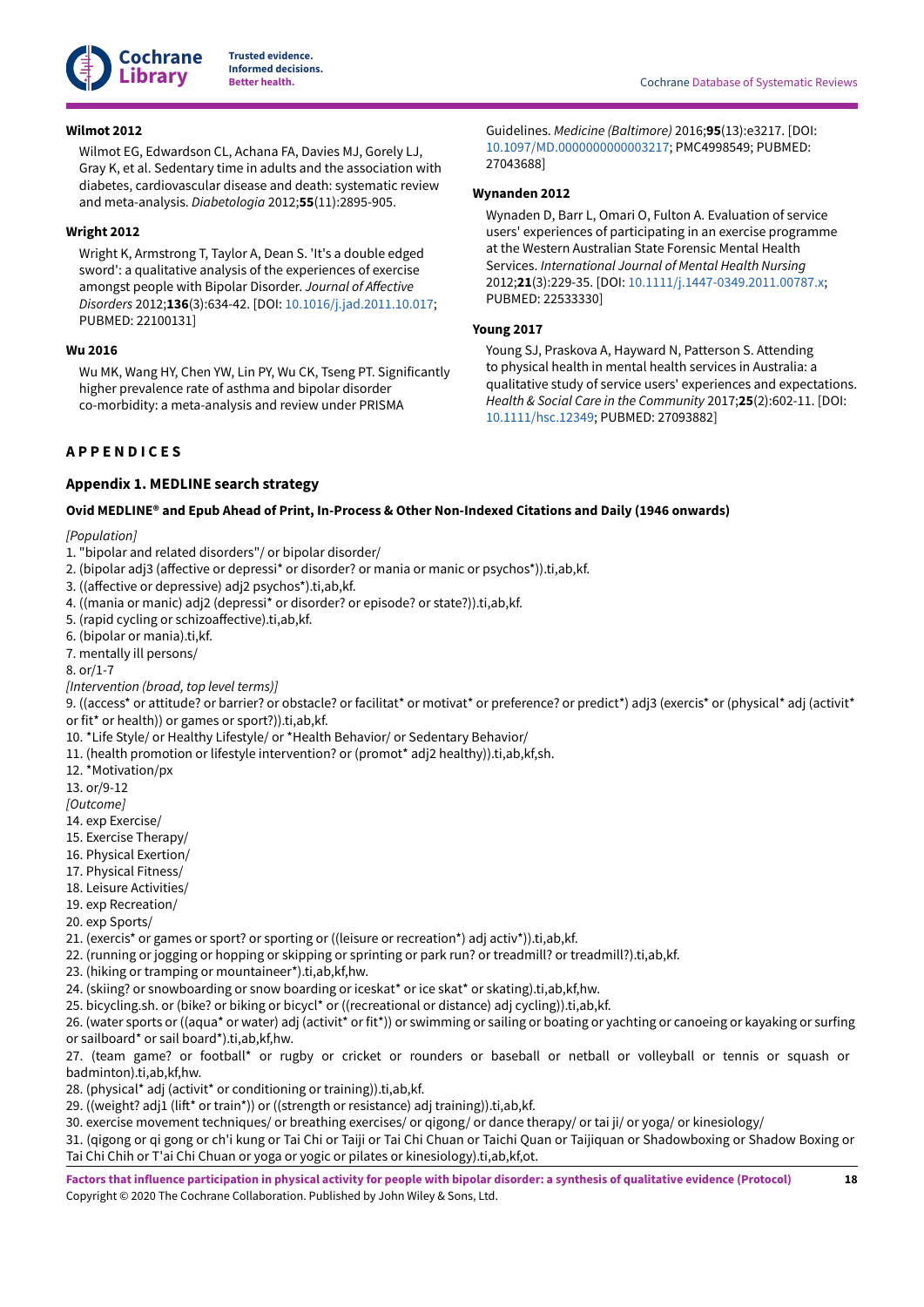

- 32. ((moderate\* or graded) adj2 activit\*).ti,ab,kf.
- 33. (aerobics or keep\* fit or fitness training).ti,ab,kf.
- 34.(walking or walks or pedomet\* orfitbit? orfit bit? or((fitness or activit\*) adjtrack\*) or(steps adj2 (count\* ortrack\* or monitor\*))).ti,ab,kf.
- 35. (ballet or dance or dancing or salsa or zumba).ti,ab,kf.
- 36. (gardening or horticultur\* or allotment\* or ((nature or animal) adj2 therap\*)).ti,ab,kf,hw.
- 37. Fitness Trackers/
- 38. "Physical Education and Training"/
- 39. Fitness Centers/
- 40. (gymnasium? or ((fitness or leisure or wellness) adj (cent\* or facility or facilities))).ti,ab,kf.
- 41. ((activity adj2 (amount\* or increas\* or level? or measur\* or monitor\*)) not (drug activity or active drug?)).ti.
- 42. (health promotion or lifestyle intervention?).ti,ab,kf,sh.
- 43. or/14-42
- 44. 8 and 13
- 45. 8 and 43
- 46. 44 or 45
- 47. exp animals/ not humans.sh.
- 48. (mice or mouse or murine or rat or rats or rodent\*).ti,kf.

49. 46 not (47 or 48)

# <span id="page-21-0"></span>**Appendix 2. Data extraction template**

#### **Background information**

# **Author**

# **Micro context: population**

(any specific characteristics, perspectives or subgroups?)

## **Micro context: setting**

(setting e.g. hospital, private provider, timeframe of interest)

## **Micro context: place**

(geographical location, political system e.g. state-funded healthcare)

#### **Meso-context: intervention**

(description of intervention, recruitment, dose, duration, delivery)

#### **Macro-context**

(policy, political issues, social climate or legislation)

## **Data collection methods**

(e.g. focus group, face to face interviews, observation)

#### **Theory of change/logic model**

#### **Data analysis methods**

(e.g. thematic analysis, grounded theory)

#### **Relevant quantitative findings**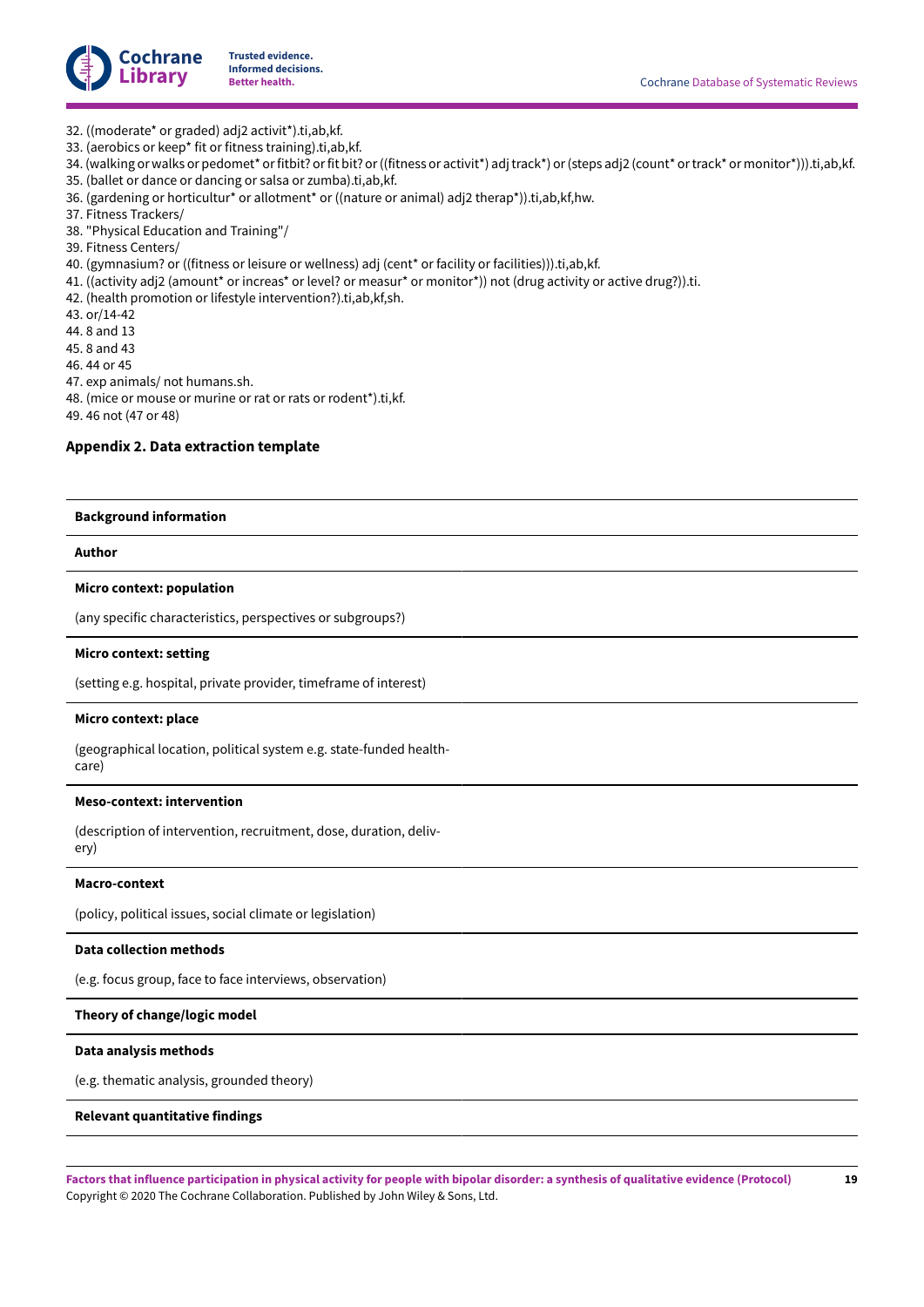

 $\equiv$ 

**Trusted evidence. Informed decisions.**

**20**

 $=$ 

| (Continued)                                                                                              |                 |           |           |                      |         |  |
|----------------------------------------------------------------------------------------------------------|-----------------|-----------|-----------|----------------------|---------|--|
| <b>Purposive sampling category</b>                                                                       | Popula-<br>tion | Diagnosis | Methods   | Interven-<br>tion    | Quality |  |
| <b>Participants</b>                                                                                      |                 |           |           |                      |         |  |
| Sample size                                                                                              |                 |           |           |                      |         |  |
| Perspective                                                                                              | Service         | Carers    | Service   | Health professionals |         |  |
| Service users, carers, service providers, health professionals                                           | users           |           | providers |                      |         |  |
| <b>Modifying factors</b>                                                                                 |                 |           |           |                      |         |  |
| (for each participant category viewpoint: service user, carers, service providers, health professionals) |                 |           |           |                      |         |  |
| Age                                                                                                      |                 |           |           |                      |         |  |
| Gender                                                                                                   |                 |           |           |                      |         |  |
| Socio-economic status (SES)                                                                              |                 |           |           |                      |         |  |
| Ethnicity                                                                                                |                 |           |           |                      |         |  |
| Place of residence                                                                                       |                 |           |           |                      |         |  |
| Occupation                                                                                               |                 |           |           |                      |         |  |
| Education                                                                                                |                 |           |           |                      |         |  |
| Social capital                                                                                           |                 |           |           |                      |         |  |
| <b>Primary diagnosis</b>                                                                                 |                 |           |           |                      |         |  |
| (list specific diagnosis)                                                                                |                 |           |           |                      |         |  |
| Co-morbidity                                                                                             |                 |           |           |                      |         |  |
| <b>Severity</b>                                                                                          |                 |           |           |                      |         |  |
| Length of condition                                                                                      |                 |           |           |                      |         |  |
| Perceived seriousness and susceptibility                                                                 |                 |           |           |                      |         |  |
| Consideration of future                                                                                  |                 |           |           |                      |         |  |
| Self-identity                                                                                            |                 |           |           |                      |         |  |
| Perceived importance                                                                                     |                 |           |           |                      |         |  |
| Concern for appearance                                                                                   |                 |           |           |                      |         |  |
| Other perceptions of seriousness and susceptibility                                                      |                 |           |           |                      |         |  |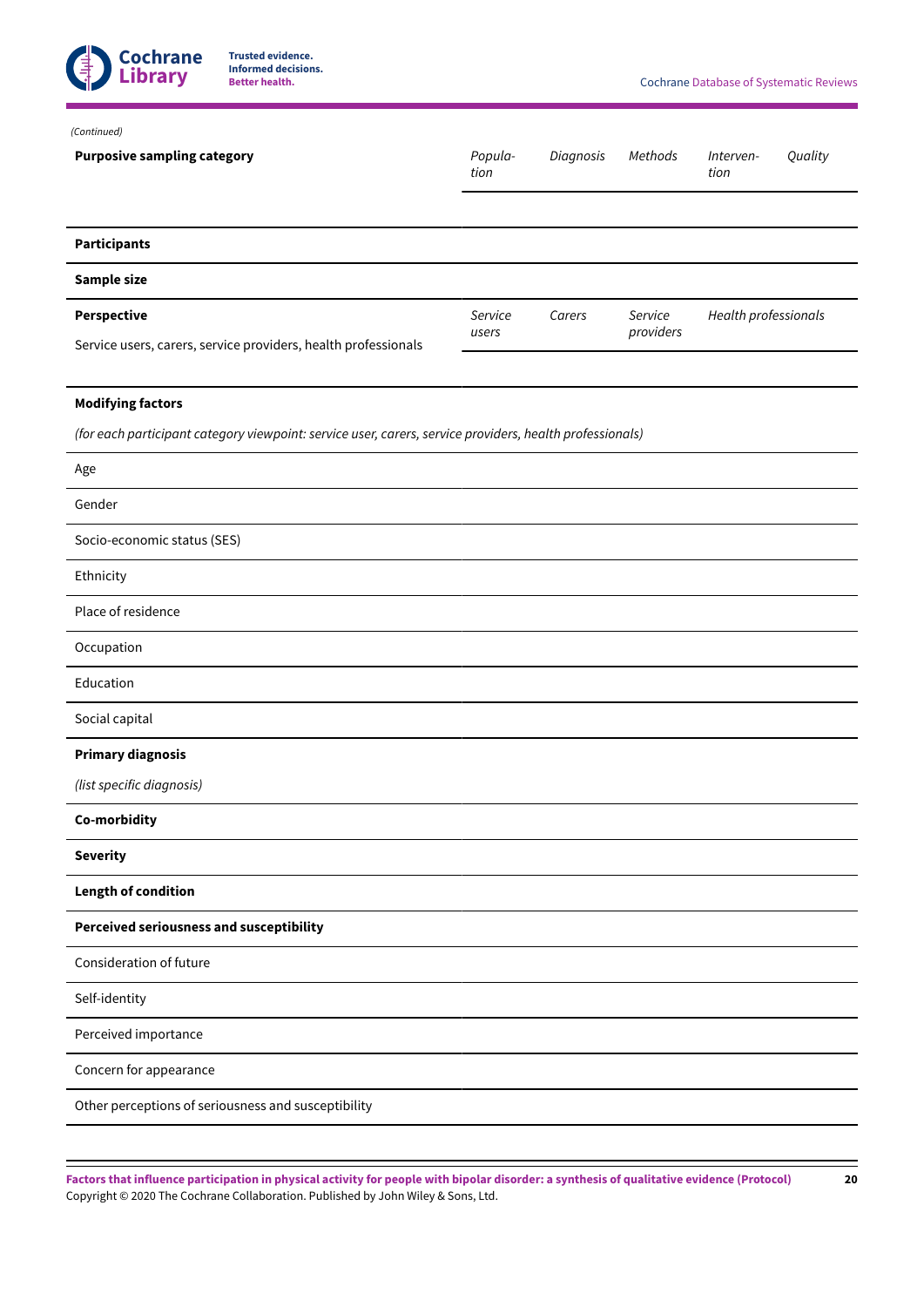

# *(Continued)*

#### **Threats**

Perceived susceptibility: accepting mental health diagnosis and physical health needs

Perceived severity of mental health symptoms

Perceived physical health limits

Other threats

**Expectations**

Perceived benefits of physical activity

Perceived barriers to physical activity

Perceived self-efficacy: motivation, self-esteem

Other expectations

| <b>Cues to action</b>              |
|------------------------------------|
| Public health messages             |
| Professionals                      |
| Support networks                   |
| Telemonitoring                     |
| Other                              |
| Outcomes                           |
| Participation in physical activity |
| Additional themes                  |
|                                    |

#### <span id="page-23-0"></span>**C O N T R I B U T I O N S O F A U T H O R S**

CMcC and JY conducted the initial literature review to prepare the protocol. JB, RC, GD and SG advised on the scope of the protocol. JB liaised with DRILL to request funding support. CMcC drafted the protocol. PB, GD, JF, BS, MT, PW and CW gave feedback on the protocol.

# <span id="page-23-1"></span>**D E C L A R A T I O N S O F I N T E R E S T**

Claire J McCartan: no conflicts of interest Jade Yap: no conflicts of interest Joseph Firth: is supported by a National Institute of Complementary Medicine (NICM) and Blackmores Institute Fellowship. Brendon Stubbs: no conflicts of interest